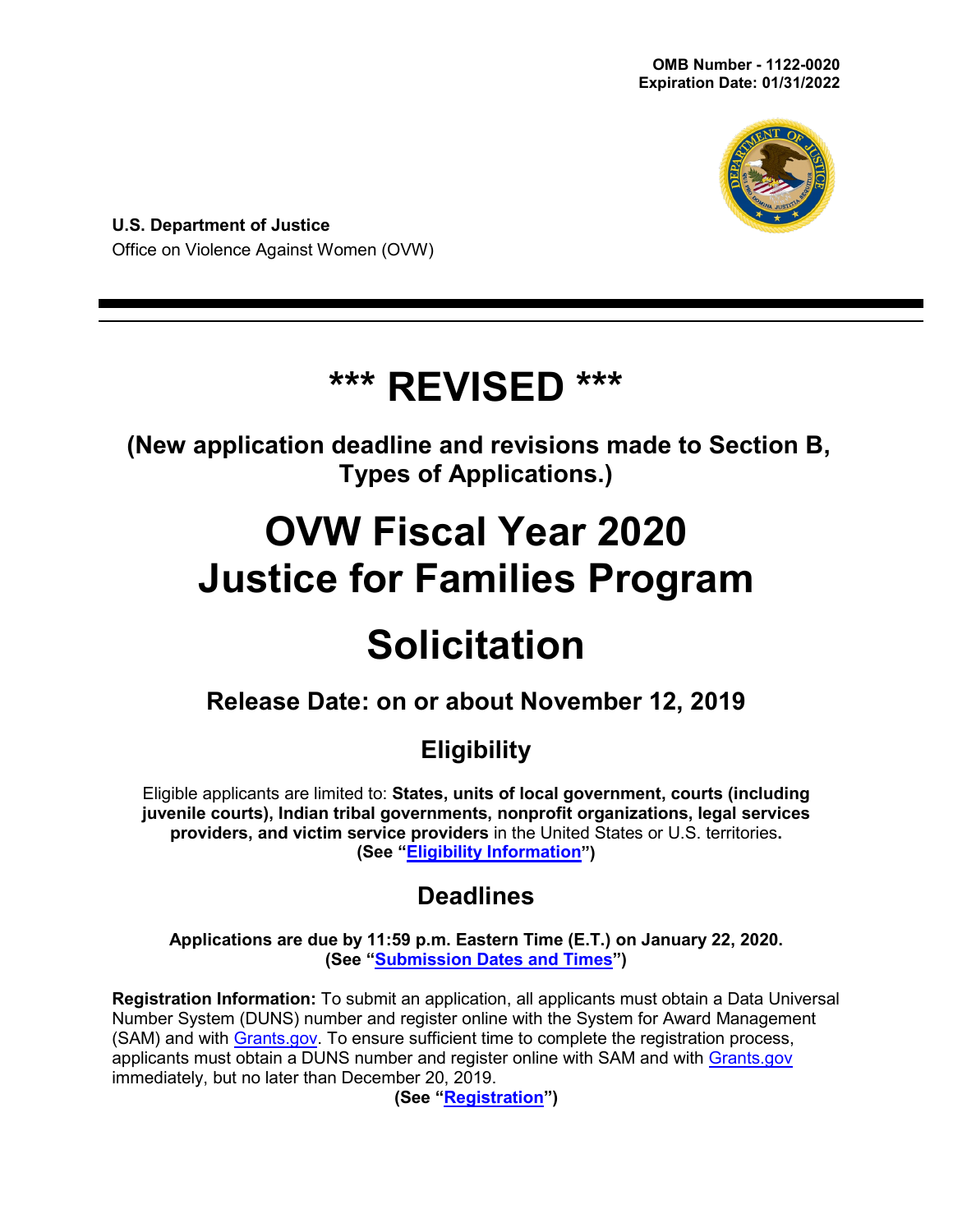**Letter of Intent**: Applicants are strongly encouraged to submit a non-binding Letter of Intent to OVW.JFF@usdoj.gov by December 20, 2019. This letter confirms that the applicant has registered with SAM and [Grants.gov.](http://www.grants.gov/) Submitting a Letter of Intent will not obligate a potential applicant to submit an application. Interested applicants who do not submit a Letter of Intent are still eligible to apply.

# **(See ["Letter of Intent"](#page-13-0))**

**Pre-Application Information Session:** OVW will post a pre-recorded Pre-Application Information Session on its website for entities interested in submitting an application for this program. Listening to this session is optional. Interested applicants who do not listen to the prerecorded session are still eligible to apply. The session is tentatively scheduled to be available by December 4, 2019 on the [OVW website.](https://www.justice.gov/ovw/resources-applicants)

(See "**Pre-Application Information Session")**

# **Contact Information**

For assistance with the requirements of this solicitation, email OVW at [OVW.JFF@usdoj.gov.](mailto:OVW.JFF@usdoj.gov) Alternatively, interested parties may call OVW at (202) 307-6026.

# **Submission and Notification Information**

**Submission:** Applications for this program will be submitted through [Grants.gov.](http://www.grants.gov/) For technical assistance with [Grants.gov,](http://www.grants.gov/) contact the [Grants.gov](http://www.grants.gov/) Applicant Support Line at 1-800-518-4726.

The [Grants.gov](http://www.grants.gov/) number assigned to this announcement is OVW-2020-17568.

**Notification:** OVW anticipates notifying applicants of funding decisions by October 1, 2020.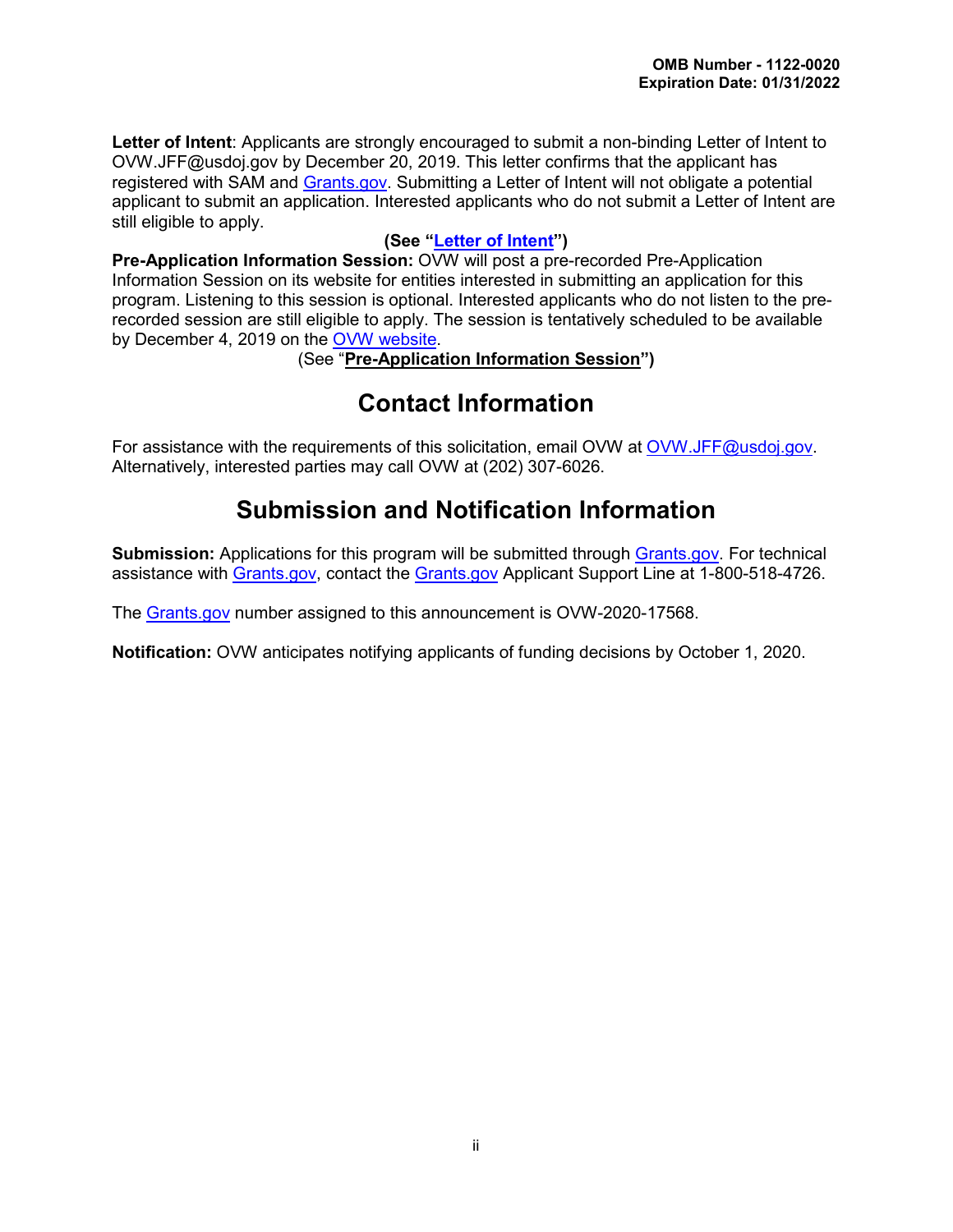| Contents                                                                    |  |
|-----------------------------------------------------------------------------|--|
|                                                                             |  |
|                                                                             |  |
|                                                                             |  |
|                                                                             |  |
|                                                                             |  |
|                                                                             |  |
| Activities that Compromise Victim Safety and Recovery or Undermine Offender |  |
|                                                                             |  |
|                                                                             |  |
|                                                                             |  |
|                                                                             |  |
|                                                                             |  |
|                                                                             |  |
|                                                                             |  |
|                                                                             |  |
|                                                                             |  |
|                                                                             |  |
|                                                                             |  |
|                                                                             |  |
|                                                                             |  |
|                                                                             |  |
|                                                                             |  |
|                                                                             |  |
|                                                                             |  |
|                                                                             |  |
|                                                                             |  |
|                                                                             |  |
|                                                                             |  |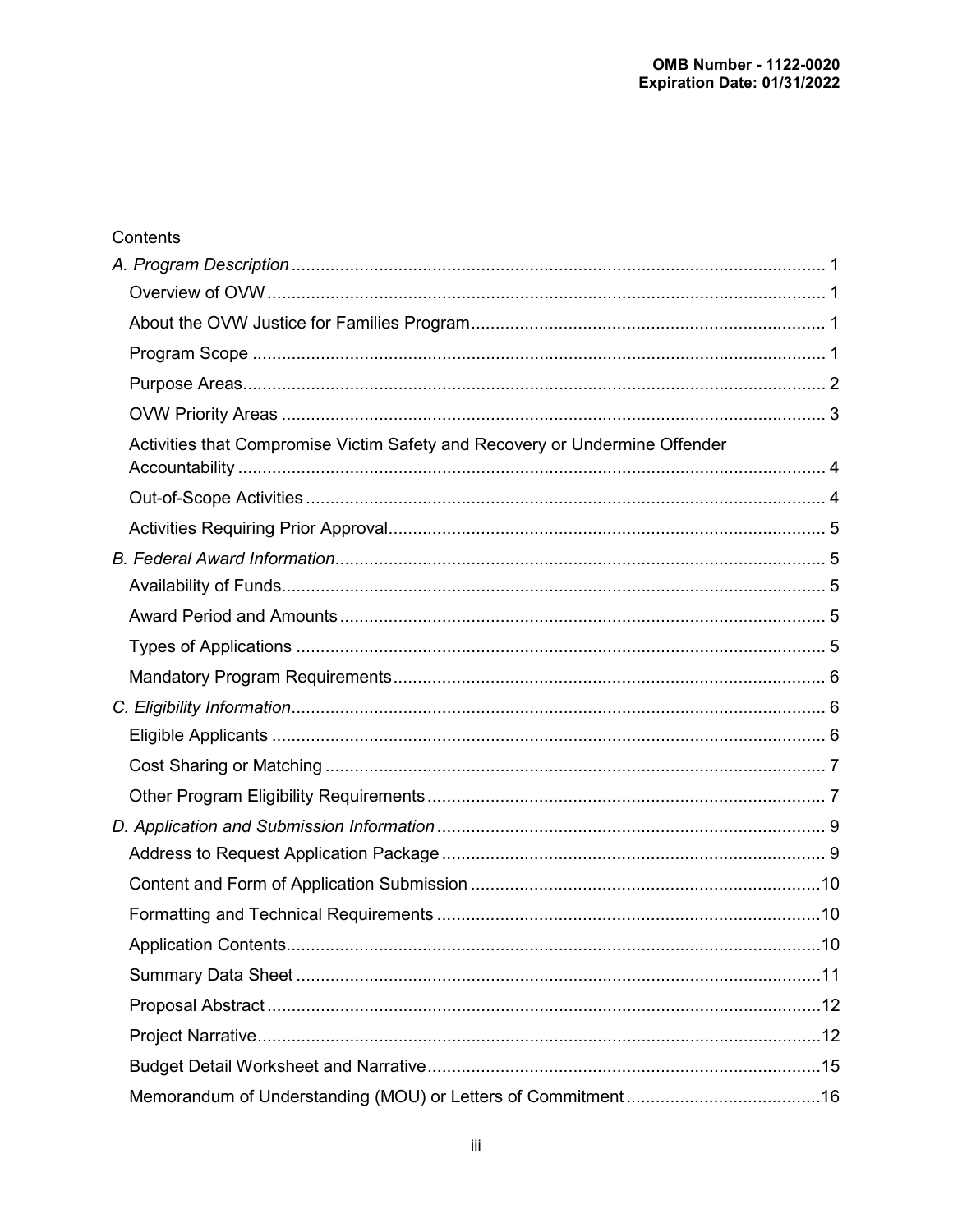| Unique Entity Identifier (DUNS Number), System for Award Management (SAM), and |  |
|--------------------------------------------------------------------------------|--|
|                                                                                |  |
|                                                                                |  |
|                                                                                |  |
|                                                                                |  |
|                                                                                |  |
|                                                                                |  |
|                                                                                |  |
|                                                                                |  |
|                                                                                |  |
|                                                                                |  |
|                                                                                |  |
|                                                                                |  |
|                                                                                |  |
|                                                                                |  |
|                                                                                |  |
|                                                                                |  |
|                                                                                |  |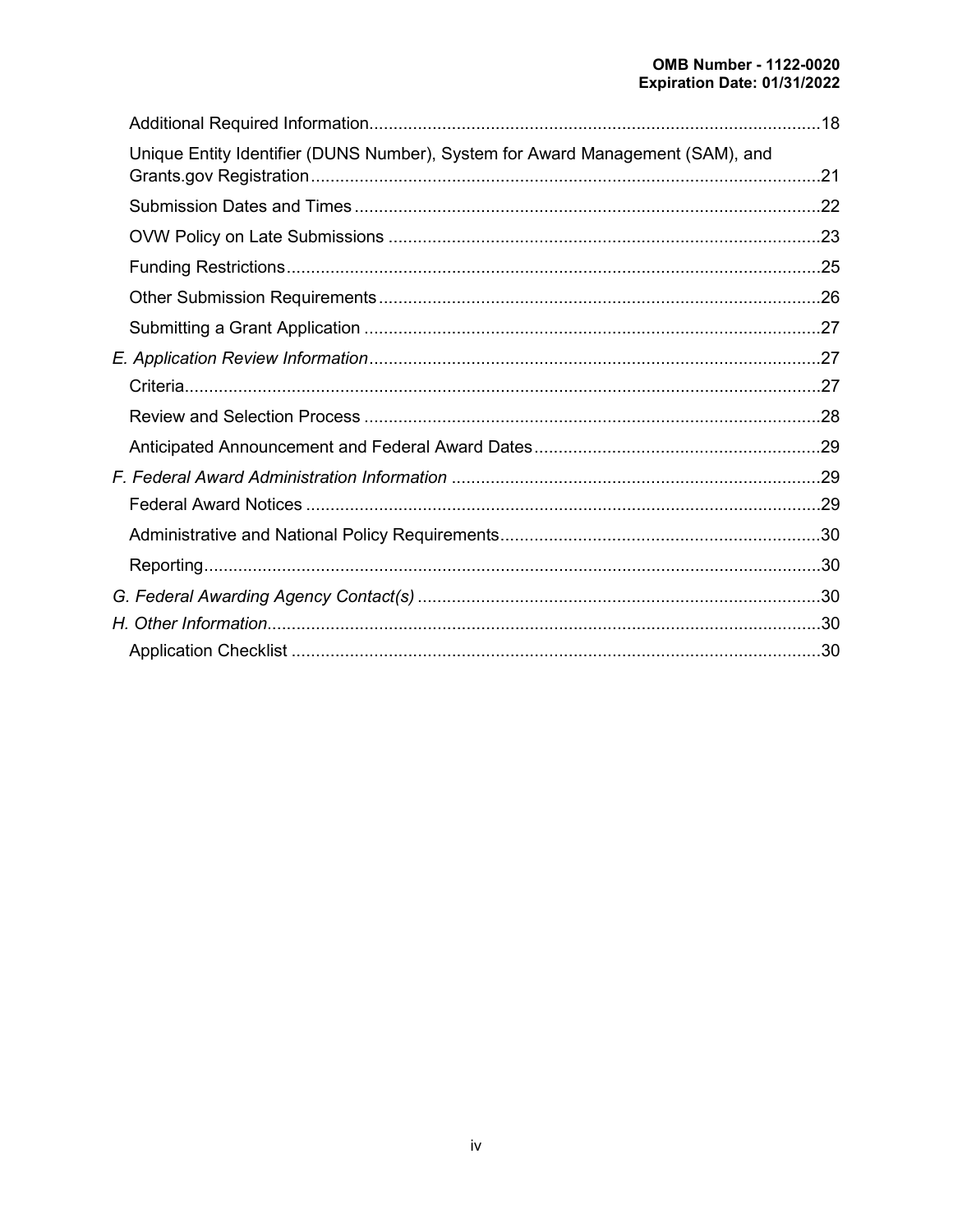# **Federal Award Information:**

Funding Type: Grant Estimated Total Funding: \$11,000,000 Award Floor: N/A Registration Due: December 20, 2019 Letter of Intent Due:<br>
Application Due: 
annuary 22, 2020 Anticipated Start Date: Case Corrected Start Date: Length of Award Period: 36 months

Expected Number of Awards: Up to 15 Standard; 3-7 Comprehensive Award Ceiling:  $$550,000$  (Standard); \$650,000 (Comprehensive) **January 22, 2020** 

# **OVW Justice for Families Program (CFDA 16.021)**

# <span id="page-4-0"></span>*A. Program Description*

# <span id="page-4-1"></span>**Overview of OVW**

OVW is a component of the United States Department of Justice (DOJ). Created in 1995, OVW administers grant programs authorized by the Violence Against Women Act (VAWA) and subsequent legislation and provides national leadership on issues of domestic violence, dating violence, sexual assault, and stalking. OVW grants support coordinated community responses to hold offenders accountable and serve victims.

# **Statutory Authority**

<span id="page-4-2"></span>This program is authorized by 34 U.S.C. § 12464.

# **About the OVW Justice for Families Program**

The Grants to Support Families in the Justice System program (referred to as the Justice for Families Program) was authorized in the VAWA of 2013 to improve the response of the civil and criminal justice system to families with a history of domestic violence, dating violence, sexual assault, and stalking, or in cases involving allegations of child sexual abuse. The program supports the following activities for improving the capacity of courts and communities to respond to families affected by the targeted crimes: court-based and court-related programs; supervised visitation and safe exchange by and between parents; training for people who work with families in the court system; civil legal services; and the provision of resources in juvenile court matters. For additional information about this program, see<https://www.justice.gov/ovw/grant-programs> and [https://www.vawamei.org/grant-program/justice-for-families-jff-program.](https://www.vawamei.org/grant-program/justice-for-families-jff-program)

# <span id="page-4-3"></span>**Program Scope**

Activities supported by this program are determined by statute, federal regulations, and OVW policies. If an applicant receives an award, the funded project is bound by the provisions of this solicitation, the [DOJ Financial Guide,](https://www.justice.gov/ovw/file/1030311/download) including updates to the financial guide after an award is made, the section of the [Solicitation Companion Guide](https://www.justice.gov/ovw/resources-applicants) on post-award requirements for all federal award recipients, and the conditions of the award.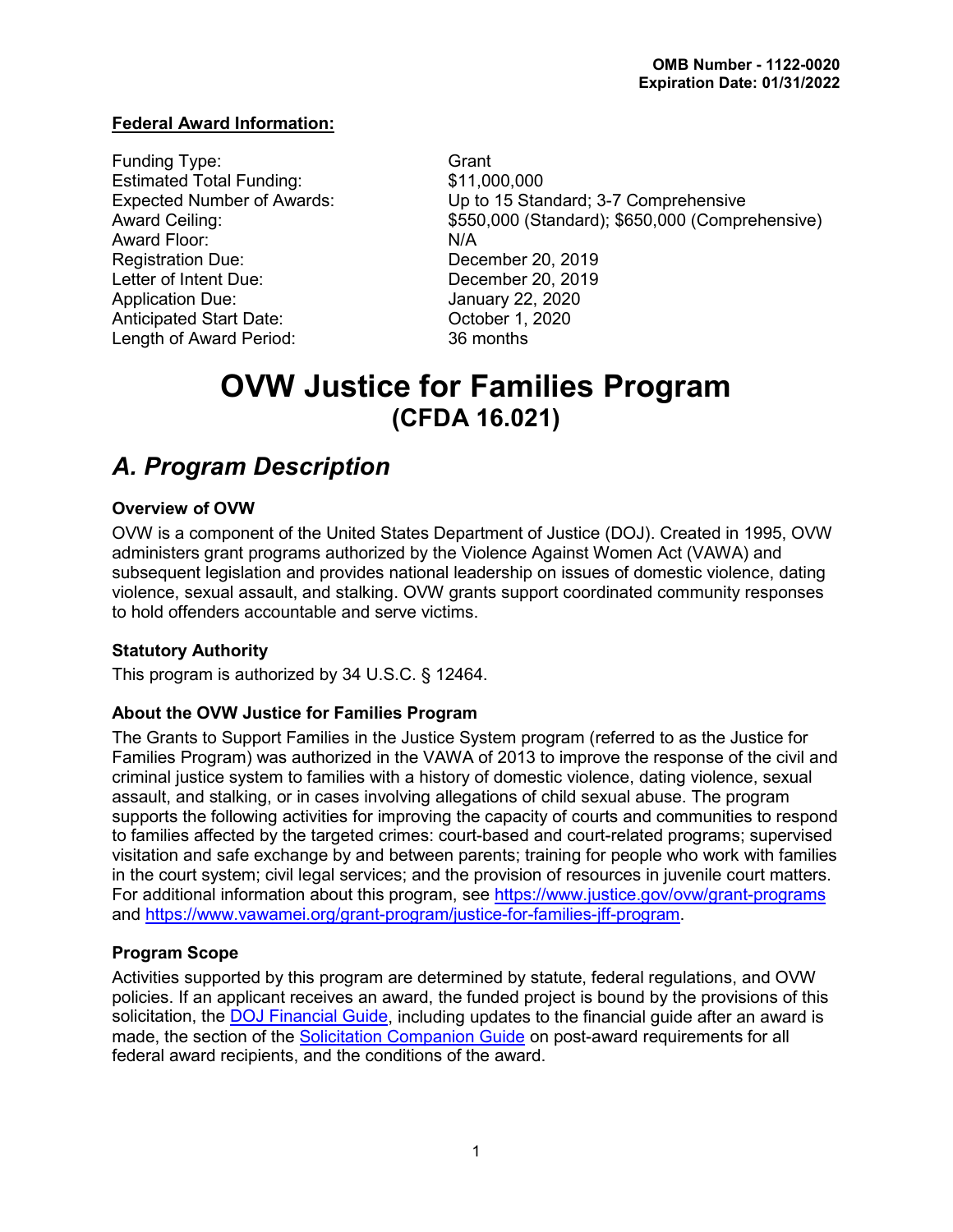#### <span id="page-5-0"></span>**Purpose Areas**

Pursuant to 34 U.S.C. § 12464, funds under this program must be used for one or more of the six purposes discussed below. OVW is interested in funding projects that take a coordinated approach to helping families victimized by domestic violence, dating violence, sexual assault, and stalking as they navigate the justice system. To help achieve this coordinated approach, applicants may propose either a **standard project or a comprehensive project**.

*Standard Project:* Applicants **must** propose activities either under **purpose area 1 (supervised visitation) or 5 (courts)**. If an applicant is proposing to provide supervised visitation/safe exchange services (purpose area 1), the applicant must also propose activities under at least one additional purpose area. The courts purpose area (purpose area 5) can be addressed in combination with another purpose area or on its own under any one or more of purpose area 5 multiple sub-categories. However, applications that address pro se victim assistance programs (purpose area 5(b)) or propose education and outreach programs (purpose area 5(e)) must be proposed in combination with other purpose area 5 subcategories or (an) other purpose area(s)).

*Comprehensive Project:* Applicants **must** propose activities under **purpose areas 1 (supervised visitation), 5 (courts), and 6 (civil legal services)**. Applicants may include additional purpose areas in a comprehensive project application but are required to include purpose areas 1,5, **and** 6.

VAWA 2013 includes eight distinct purpose areas for the Justice for Families Program. In FY 2020, however, OVW is limiting applicants to addressing only purpose areas 1, 3, 4, 5, 6, and 8:

- **(Purpose Area 1) Supervised visitation and safe exchange:** Provide supervised visitation and safe visitation exchange of children and youth by and between parents in situations involving domestic violence, dating violence, child sexual abuse, sexual assault, or stalking. Although the program statute allows for sliding scale fees (34 U.S.C. § 12464(d)(2)), to ensure accessibility of OVW-funded services, grantees providing supervised visitation and safe exchange services are not allowed to charge fees to parents served with OVW funds. *For a standard project, applicants proposing activities under this purpose area must propose activities under at least one additional purpose area. For a comprehensive project, this purpose area must be included.*
- **(Purpose Area 3) Training for court-based and court-related personnel:** Educate court-based and court-related personnel and court-appointed personnel (including custody evaluators and guardians ad litem) and child protective services workers on the dynamics of domestic violence, dating violence, sexual assault, and stalking, including information on perpetrator behavior, evidence-based risk factors for domestic and dating violence homicide, and on issues relating to the needs of victims, including safety, security, privacy, and confidentiality, including cases in which the victim proceeds pro se. *Applicants proposing activities under this purpose area must also propose activities under purpose area 1 and/or 5.*
- **(Purpose Area 4) Juvenile court resources:** Provide appropriate resources in juvenile court matters to respond to dating violence, domestic violence, sexual assault (including child sexual abuse), and stalking and ensure necessary services dealing with the health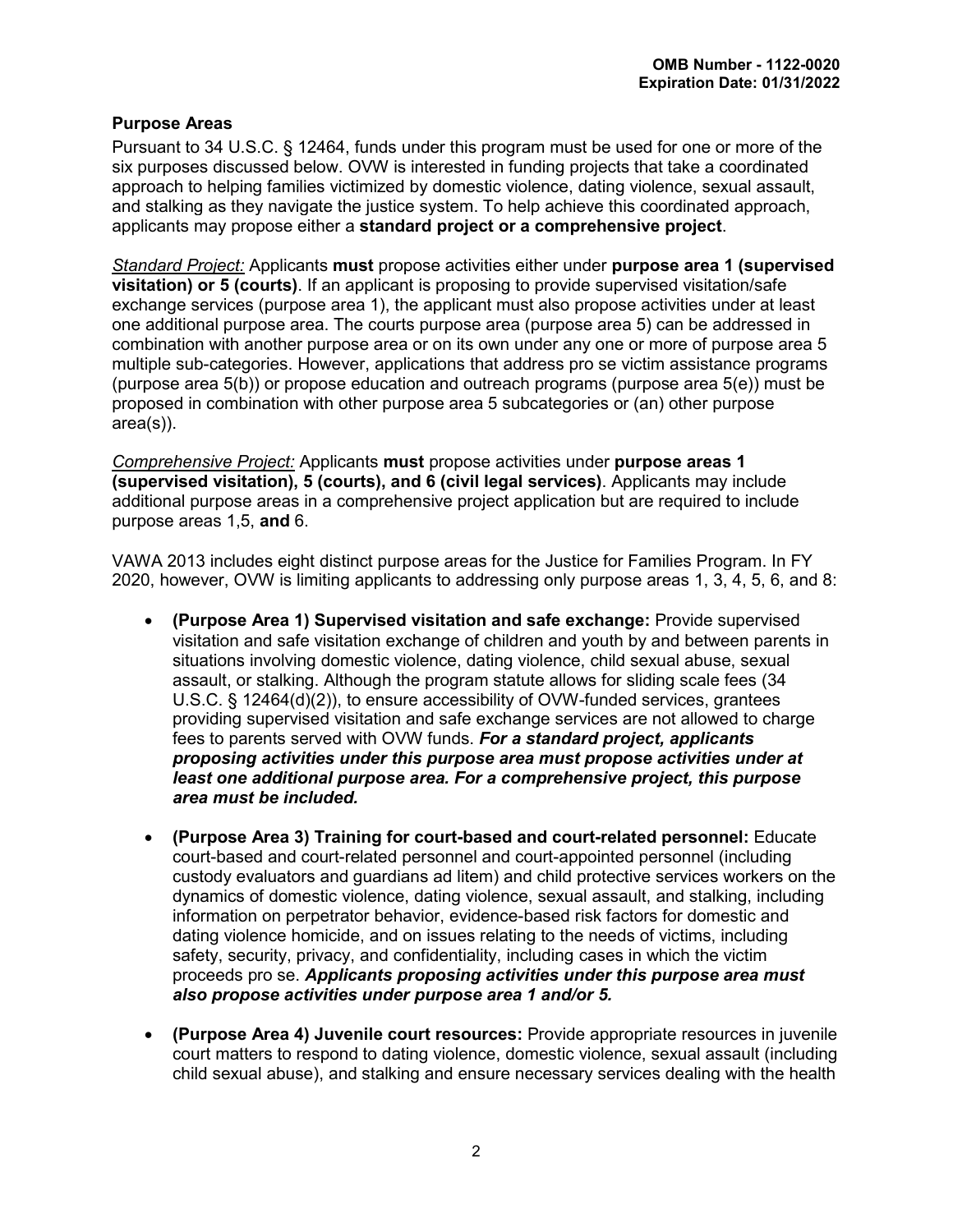and mental health of victims are available. *Applicants proposing activities under this purpose area must also propose activities under purpose area 1 and/or 5.*

- **(Purpose Area 5) Court and court-based programs and services:** Enable courts or court-based or court-related programs to develop or enhance a) court infrastructure (such as specialized courts, consolidated courts, dockets, intake centers, or interpreter services); b) community-based initiatives within the court system (such as court watch programs, victim assistants, pro se victim assistance programs, or community-based supplementary services); c) offender management, monitoring, and accountability programs; d) safe and confidential information-storage and information-sharing databases within and between court systems; e) education and outreach programs to improve community access, including enhanced access for underserved populations; and f) other projects likely to improve court responses to domestic violence, dating violence, sexual assault, and stalking. *For a standard project, applicants proposing activities under purpose area 5 are not required to propose activities under any other purpose area. (However, OVW will not consider applications that only propose pro se victim assistance programs (purpose area 5(b)) or only propose education and outreach programs (purpose area 5(e)). Applicants may apply to implement additional purpose areas if they choose. For a comprehensive project, purpose area 5 must be included.*
- **(Purpose Area 6) Civil legal assistance:** Provide civil legal assistance and advocacy services, including legal information and resources in cases which the victim proceeds pro se, to:
	- (a) victims of domestic violence; and
	- (b) nonoffending parents in matters:
		- (i) that involve allegations of child sexual abuse;
		- (ii) that relate to family matters, including civil protection orders, custody, and divorce; and
		- (iii) in which the other parent is represented by counsel.

*Applicants proposing activities under this purpose area must also propose activities under purpose area 1 and/or 5 for a standard project. This purpose area must be included in a comprehensive project.* In addition, a project in which the *primary* focus is on providing civil legal assistance is not appropriate for the Justice for Families Program and will be removed from consideration. At least 50% of all proposed activities and budget items in the application must be targeted toward activities other than civil legal services. All costs supporting civil legal services, including indirect costs and pro se victim assistance programs that provide civil legal assistance proposed under purpose area 5(b), will be counted toward this cap on civil legal assistance.

• **(Purpose Area 8) Training within the civil justice system:** Improve training and education to assist judges, judicial personnel, attorneys, child welfare personnel, and legal advocates in the civil justice system. *Applicants proposing activities under this purpose area must also propose activities under purpose area 1 and/or 5.*

# <span id="page-6-0"></span>**OVW Priority Areas**

In FY 2020, OVW is interested in supporting the priority areas identified below. Applications proposing activities in the following areas will be given special consideration.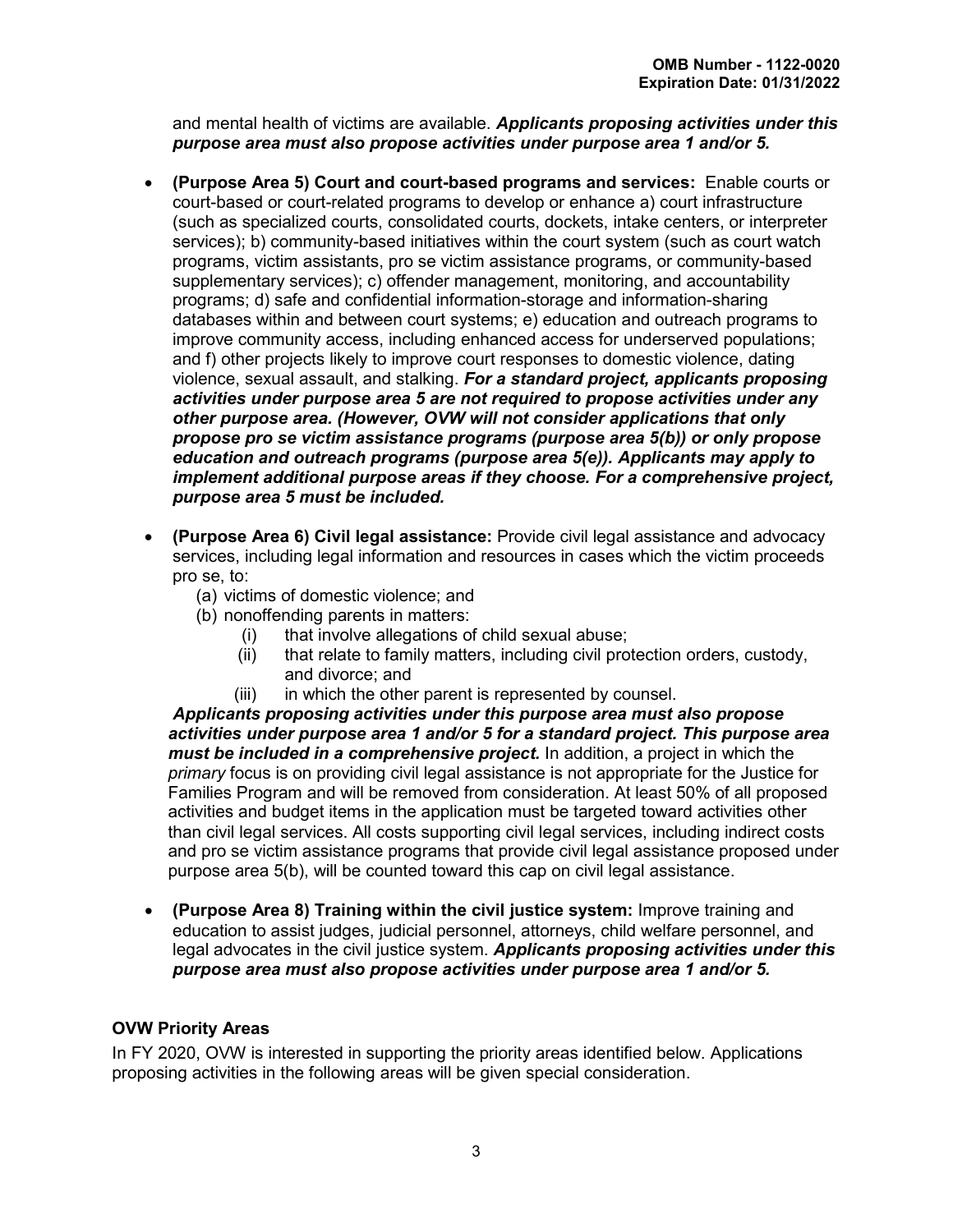- 1. Reduce violent crime against women and promote victim safety through investing in law enforcement, increasing prosecution, and promoting effective prevention. *Applications meaningfully addressing purpose area 5(a) (34 U.S.C. § 12464(b)(5)(A)) by developing or enhancing specialized courts, consolidating courts and/or dockets, and/or creating special intake centers will receive special consideration.*
- 2. Increase efforts to combat stalking. *To receive special consideration under this priority, applicants must clearly identify how they will meaningfully engage in efforts to combat stalking.*
- 3. Address the specific challenges that rural communities face in responding to domestic violence, dating violence, sexual assault, and stalking. *To receive special consideration under this priority, applicants must clearly identify what makes the geographic service area rural and how they will address specific challenges in rural communities.*

# <span id="page-7-2"></span><span id="page-7-0"></span>**Activities that Compromise Victim Safety and Recovery or Undermine Offender Accountability**

OVW does not fund activities that jeopardize victim safety, deter or prevent physical or emotional healing for victims, or allow offenders to escape responsibility for their actions. Applications that propose any such activities may receive a deduction in points during the review process or may be eliminated from consideration entirely. Information on activities that compromise victim safety and recovery or undermine offender accountability may be found in the [Solicitation Companion Guide.](https://www.justice.gov/ovw/resources-applicants)

# <span id="page-7-1"></span>**Out-of-Scope Activities**

The activities listed below are out of the program scope, and they will not be supported by this program's funding. See also the list of unallowable costs in the [Funding Restrictions](#page-28-0) section of this solicitation:

- 1. Research projects (This does not include assessments conducted only for internal improvement purposes (up to two percent of the award). For information on distinguishing between research and assessments, see the heading on this topic in the [Funding Restrictions](#page-28-0) section of this solicitation and the [Solicitation Companion Guide\)](https://www.justice.gov/ovw/resources-applicants).
- 2. Mediation involving offenders and victims being physically present in the same place, in cases where domestic violence, dating violence, sexual assault, or stalking is an issue.
- 3. Parent education programs.
- 4. Individual, group, and family counseling.
- 5. Telephonic and/or virtual monitoring of supervised visitation.
- 6. Supervised visitation and exchange services unrelated to domestic violence, dating violence, child sexual abuse, sexual assault, or stalking.
- 7. Legal representation in child protection cases, except for cases in which the legal services are provided to a victim of domestic violence and the proceedings relate to or arise out of the abuse or violence committed against the victim.
- 8. Legal representation in child sexual abuse cases, except for cases in which the legal services are provided to nonoffending parents and relate to family matters, including civil protection orders, custody, and divorce, and in which the other parent is represented by counsel.
- 9. Criminal defense of victims charged with crimes.
- 10. Support of law reform initiatives, including but not limited to improve litigation.
- 11. Civil legal services and pro se victim assistance programs that exceed 50% of the total project costs and activities.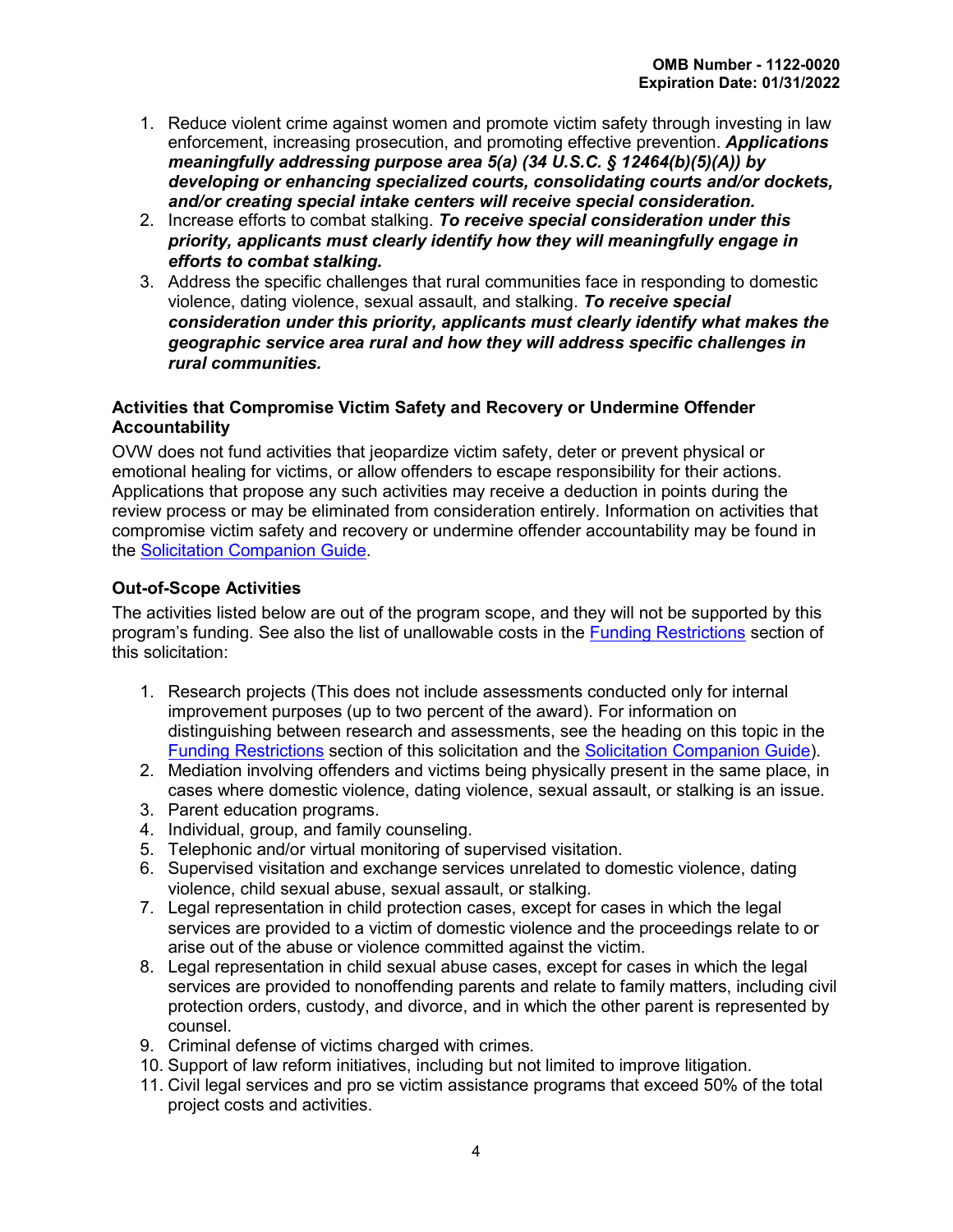Applications that propose activities that are deemed to be substantially out-of-scope may receive a deduction in points during the review process or may be eliminated from consideration entirely.

# <span id="page-8-0"></span>**Activities Requiring Prior Approval**

Activities listed below will require prior approval in order to be supported by grant funds (see the [Solicitation Companion Guide](https://www.justice.gov/ovw/resources-applicants) for more information on relevant requirements).

- 1. Surveys, whether conducted as part of a program or needs assessment, or for any other purpose. Prior approval is necessary to determine whether the activity is within the scope of the award and meets the requirements of the Paperwork Reduction Act.
- 2. Renovations, including such minor things as painting, carpeting, or installing lighting (i.e., National Environmental Policy Act (NEPA) compliance).

# <span id="page-8-1"></span>*B. Federal Award Information*

# <span id="page-8-2"></span>**Availability of Funds**

All awards are subject to the availability of appropriated funds and any modifications or additional requirements that may be imposed by law. There is no guarantee that funds will be available in the future. OVW may elect to make awards in a future fiscal year for applications submitted under this solicitation but not selected for FY 2020 funding, depending on the merits of the applications and the availability of funding.

# <span id="page-8-3"></span>**Award Period and Amounts**

The award period is 36 months. Budgets must reflect 36 months of project activity, and the total "estimated funding" on the SF-424 must reflect 36 months. OVW anticipates that the award period will start on October 1, 2020.

This program typically makes awards in the range of \$550,000 for standard projects and \$650,000 for comprehensive projects. OVW estimates that it will make up to 15 standard awards and three to seven comprehensive awards for an estimated \$11,000,000.

Funding levels under this program for FY 2020 are:

- 1. Standard projects: up to \$550,000 for the entire 36 months.
- 2. Comprehensive projects: up to \$650,000 for the entire 36 months.

OVW has the discretion to make awards for greater or lesser amounts than requested and to negotiate the scope of work and budget with applicants prior to making an award.

<span id="page-8-4"></span>Awards will be made as grants.

# **Types of Applications**

In FY 2020, OVW will accept applications for this program from the following:

New: Applicants that have never received funding under the Justice for Families Program or whose previous Justice for Families funding expired more than 12 months ago.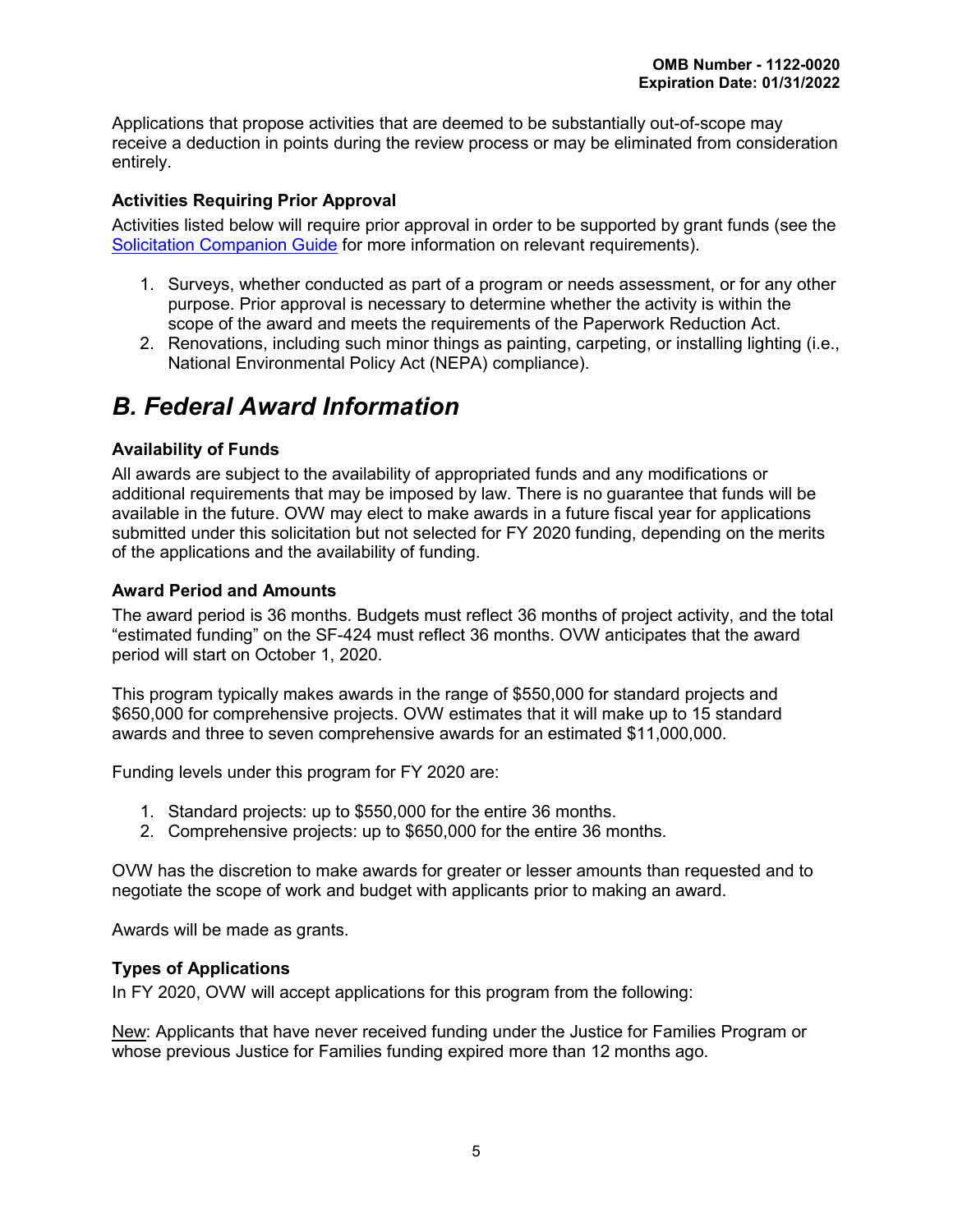Continuation: Applicants that have an existing or recently closed (within the last 12 months) award under this program. Continuation funding is not guaranteed.

Recipients of an FY 2018 or FY 2019 award under this program are NOT eligible to apply as the lead applicant on an FY 2020 proposal.

Additionally, current grantees with a substantial amount of unobligated funds remaining (50 percent or more of the previous award) as of March 31, 2020 without adequate justification may not be considered for funding, or may receive a reduced award amount if selected for funding in FY 2020.

# <span id="page-9-1"></span>**Mandatory Program Requirements**

Applicants that receive funding under this program will be required to engage in the following activities:

- 1. OVW-sponsored training and technical assistance.
- 2. An OVW-sponsored assessment or program evaluation.
- 3. A new grantee orientation unless exempted by OVW.

# <span id="page-9-0"></span>*C. Eligibility Information*

Applications that are submitted by ineligible entities or that do not meet all program eligibility requirements may not be considered for funding*.* In addition, an application that is deemed deficient in one or more of the following categories may not be considered for funding: 1. [activities that compromise victim safety,](#page-7-2) 2. [out-of-scope activities,](#page-7-1) 3. [unallowable costs,](#page-28-0) 4. [pre](#page-21-0)[award risk assessment,](#page-21-0) 5. completeness [of application contents,](#page-13-3) and 6. [timeliness.](#page-25-1) An applicant with [past performance](#page-30-1) issues, long-standing open audits, or an open criminal investigation also may not be considered for funding.

# <span id="page-9-2"></span>**Eligible Applicants**

The following entities are eligible to apply for this program (34 U.S.C. § 12464(a)):

- 1. **States**, meaning any of the states and the District of Columbia, the Commonwealth of Puerto Rico, Guam, American Samoa, the Virgin Islands, and the Northern Mariana Islands (34 U.S.C. § 12291(a)(31)).
- 2. **Units of local government**, meaning any city, county, township, town, borough, parish, village, or other general purpose political subdivision of a state (34 U.S.C. § 12291(a)(40)). Pursuant to 28 C.F.R. § 90.2(g), the following are not considered units of local government and are not eligible to apply as the lead applicant – police departments, pre-trial service agencies, district or city attorneys' offices, sheriffs' departments, probation and parole departments, and universities.
- 3. **Courts (including juvenile courts)**, meaning any civil or criminal, tribal, and Alaska Native Village, federal, state, local or territorial court having jurisdiction to address domestic violence, dating violence, sexual assault or stalking, including immigration, family, juvenile, and dependency courts (34 U.S.C. § 12291(a)(2)). This does not include prosecutors' offices.
- 4. **Indian tribal governments**, meaning a tribe, band, pueblo, nation, or other organized group or community of Indians, including any Alaska Native village or regional or village corporation (as defined in, or established pursuant to, the Alaska Native Claims Settlement Act (43 U.S.C. § 1601 et seq.)), that is recognized as eligible for the special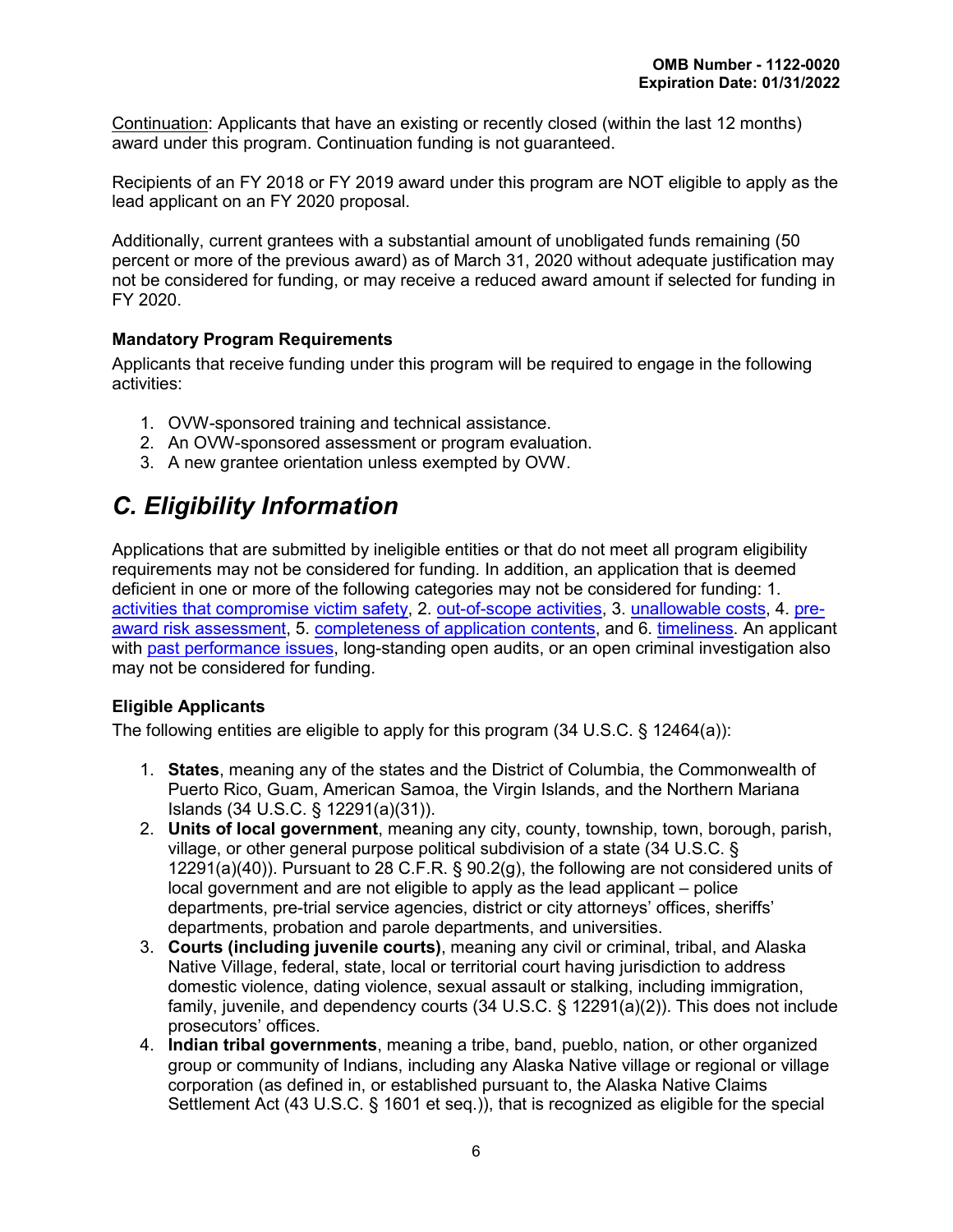programs and services provided by the United States to Indians because of their status as Indians (34 U.S.C. § 12291(a)(16)).

- 5. **Nonprofit organizations**, meaning an organization that is described in section 501(c)(3) of the Internal Revenue Code of 1986 and is exempt from taxation under section 501(a) of such Code (34 U.S.C. § 12291(b)(16)(B)(i)).
- 6. **Legal services providers**, meaning entities that provide legal assistance to victims of domestic violence, dating violence, sexual assault, and stalking. This does *not* include for-profit organizations.
- 7. **Victim service providers,** meaning nonprofit, nongovernmental or tribal organizations or rape crisis centers, including state or tribal coalitions, that assist or advocate for domestic violence, dating violence, sexual assault, or stalking victims, including domestic violence shelters, faith based organizations, and other organizations, with a documented history of effective work concerning domestic violence, dating violence, sexual assault, or stalking (34 U.S.C. § 12291(a)(43)). Victim service providers must provide direct services to victims of domestic violence, dating violence, sexual assault, or stalking as one of their primary purposes and have a demonstrated history of effective work in this field.

Faith-based and community organizations that meet the eligibility requirements are eligible to receive awards under this solicitation (see "Faith-Based Organizations" on the [OVW website](https://www.justice.gov/ovw/resources-applicants#Resources) for more information).

Nonprofit Organization Requirement – 501(c)(3) Status Any entity that is eligible for this program based on its status as a nonprofit organization must be an organization that is described in section 501(c)(3) of the Internal Revenue Code of 1986 and is exempt from taxation under section 501(a) of that Code. See 34 U.S.C.  $\S$  12291(b)(16)(B)(i).

# **Note:**

Any nonprofit organization that holds money in offshore accounts for the purpose of avoiding paying the tax described in section 511(a) of the Internal Revenue Code is not eligible for a grant from this program. See 34 U.S.C. § 12291(b)(16)(B)(ii).

# <span id="page-10-0"></span>**Cost Sharing or Matching**

This program has no match or cost sharing requirement.

# <span id="page-10-1"></span>**Other Program Eligibility Requirements**

In addition to meeting the eligible entity requirements outlined above, applicants for this program must also meet the requirements below. All certification and other eligibility related documents must be current and developed in accordance with the FY 2020 solicitation.

Certifications must take the form of a letter, on letterhead, signed and dated by the authorized representative. Failure to provide required certifications may disqualify an application from further consideration. At a minimum, an application missing the required certification letter will be required to submit a certification letter prior to receiving an award. The signed certification letter must be uploaded as a separate attachment in Grants.gov. Sample certification letters can be found on the OVW website at [https://www.justice.gov/ovw/resources-applicants.](https://www.justice.gov/ovw/resources-applicants)

#### Certification of Eligibility

*Under 34 U.S.C. § 12464(d), all applicants for the Justice for Families Program must:*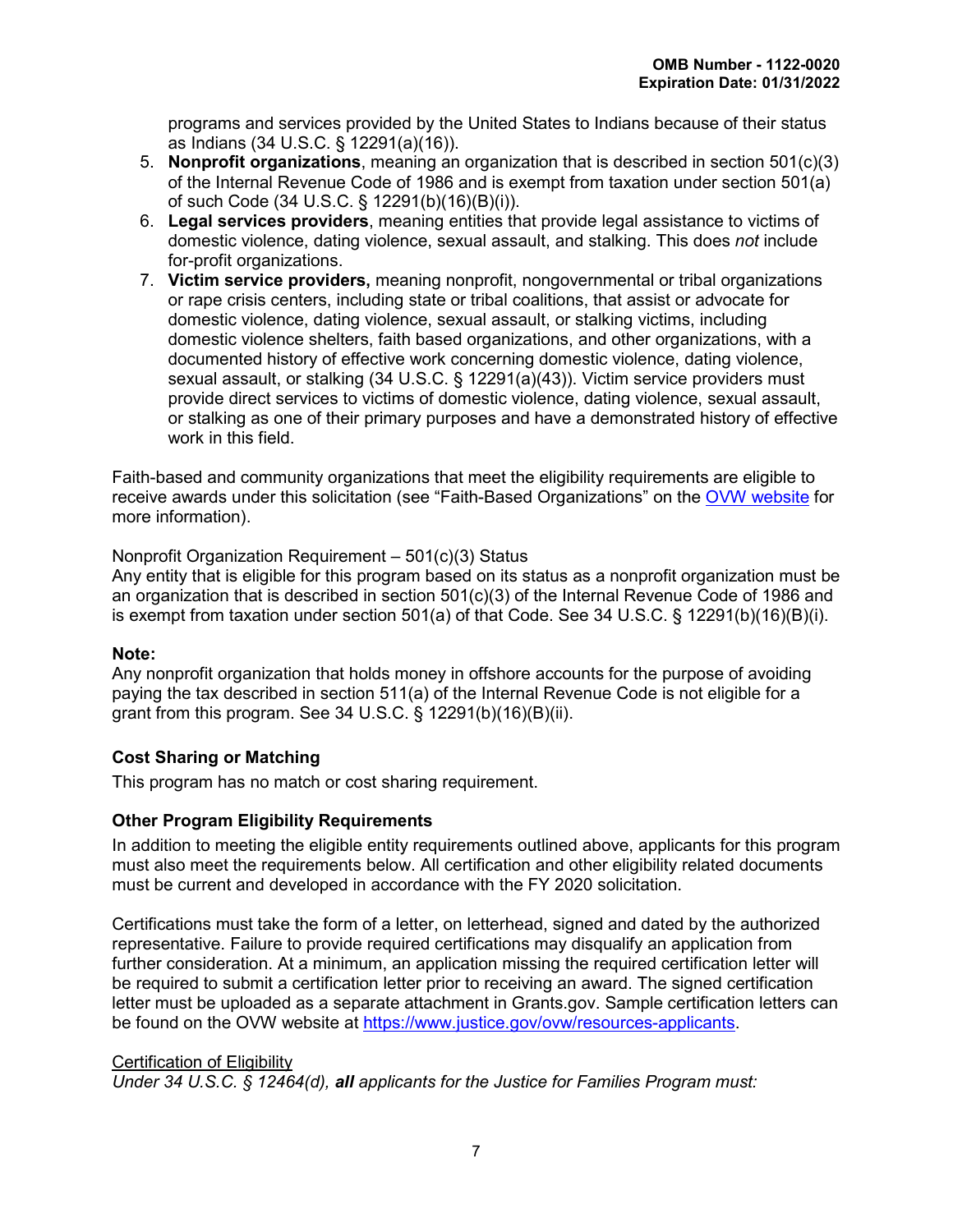• Certify that the organizational policies of the applicant do not require mediation or counseling involving offenders and victims being physically present in the same place, in cases where domestic violence, dating violence, sexual assault, or stalking is alleged.

# *Applicants proposing projects under purpose area 1 (supervised visitation and/or safe exchange services) must also:*

• Demonstrate that adequate security measures, including adequate facilities, procedures, and personnel capable of preventing violence, and adequate standards are, or will be, in place (including the development of protocols or policies to ensure that confidential information is not shared with courts, law enforcement agencies, or child welfare agencies unless necessary to ensure the safety of any child or adult using the services of a program funded by OVW).

# *Applicants proposing projects under purpose area 4 or 5 (court and court-based programs and services) must also:*

• Certify that victims of domestic violence, dating violence, sexual assault, or stalking are not charged fees or any other costs related to the filing, petitioning, modifying, issuance, registration, enforcement, withdrawal, or dismissal of matters relating to the domestic violence, dating violence, sexual assault, or stalking.

# *Applicants proposing projects under purpose area 5 to support custody evaluation and/or guardian ad litem services must also:*

• Certify that any person providing custody evaluation or guardian ad litem services through a program funded under this program has completed or will complete training developed with input from and in collaboration with a tribal, state, territorial, or local domestic violence, dating violence, sexual assault, or stalking victim service provider or coalition on the dynamics of domestic violence and sexual assault, including child sexual abuse, that includes training on how to review evidence of past abuse and the use of evidence-based theories to make recommendations on custody and visitation.

# *Applicants proposing projects under purpose area 5(b) or 6 to provide civil legal assistance services must also certify the following:*

# Delivery of Legal Assistance Certification

Pursuant to 34 U.S.C. §§ 12291(b)(12) and 12464(d), to be eligible for an award, any recipient or subrecipient providing legal assistance with funds awarded under this program must certify in writing that:

- 1. any person providing legal assistance with funds through this program:
	- (A) has demonstrated expertise in providing legal assistance to victims of domestic violence, dating violence, sexual assault, or stalking in the targeted population; or
	- (B)
		- i. is partnered with an entity or person that has demonstrated expertise described in subparagraph (A); and
		- ii. has completed, or will complete, training in connection with domestic violence, dating violence, sexual assault or stalking and related legal issues, including training on evidence-based risk factors for domestic and dating violence homicide;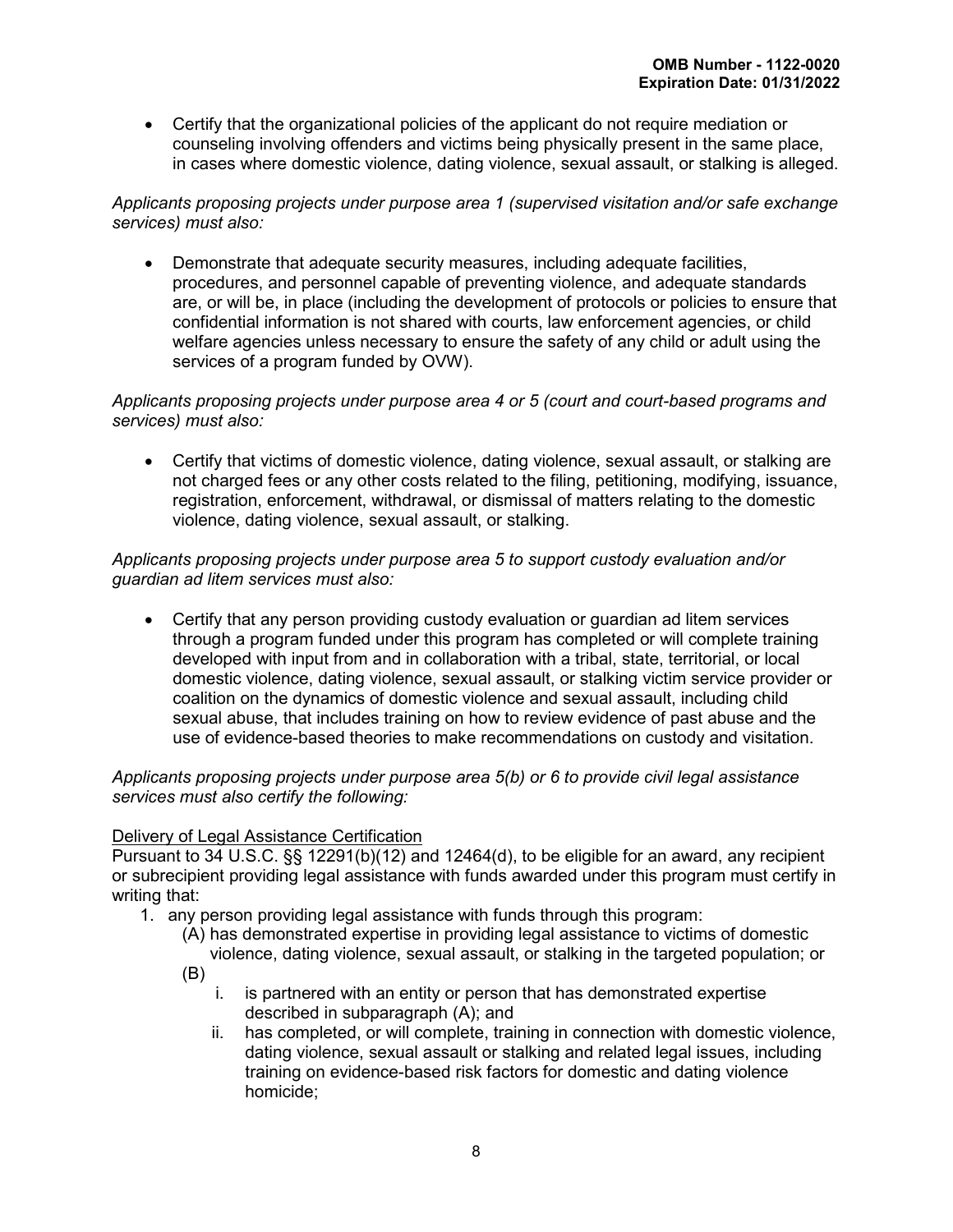- 2. any training program conducted in satisfaction of the requirement of paragraph (1) has been or will be developed with input from and in collaboration with a tribal, state, territorial, or local domestic violence, dating violence, sexual assault or stalking victim service provider or coalition, as well as appropriate tribal, state, territorial, and local law enforcement officials;
- 3. any person or organization providing legal assistance with funds through this program has informed and will continue to inform state, local, or tribal domestic violence, dating violence, or sexual assault programs and coalitions, as well as appropriate state and local law enforcement officials of their work;
- 4. the grantee's organizational policies do not require mediation or counseling involving offenders and victims physically together, in cases where sexual assault, domestic violence, dating violence, or child sexual abuse is an issue; and
- 5. any person providing legal assistance through a program funded under the Justice for Families Program has completed or will complete training on domestic violence, dating violence, sexual assault, and stalking, including child sexual abuse, and related legal issues.

# Required Partnerships

All applicants for the Justice for Families Program must include formal partnerships with both 1) a nonprofit, nongovernmental, or tribal domestic violence or sexual assault victim service provider and 2) a court. If a court is the lead applicant, it must have a domestic violence and/or sexual assault victim service provider as a project partner. If a domestic violence and/or sexual assault victim service provider is the lead applicant, it must have a court as a partner. If the lead applicant is neither a domestic violence and/or sexual assault victim service provider nor a court, it must have a partnership with both a domestic violence and/or sexual assault victim service provider and a court.

# Definition of victim service provider

A victim service provider is a nonprofit, nongovernmental or tribal organization or rape crisis center, including a state or tribal domestic violence and/or sexual assault coalition, that assists or advocates for sexual assault, domestic violence, dating violence, or stalking victims, including a domestic violence shelter, faith-based organization or other organization, with a documented history of effective work concerning domestic violence, dating violence, sexual assault, or stalking. 34 U.S.C. § 12291(a)(43). Victim service providers must provide direct services to victims of domestic violence, dating violence, sexual assault, or stalking as one of their primary purposes and have a demonstrated history of effective work in this field.

# Limit on Number of Applications

OVW will consider only one application per organization for the same service area. In addition, if an applicant submits multiple versions of the same application, OVW will review only the most recent system-validated version submitted before the deadline.

# <span id="page-12-0"></span>*D. Application and Submission Information*

# <span id="page-12-1"></span>**Address to Request Application Package**

The complete application package (this solicitation, including links to required forms) is available on [Grants.gov](http://www.grants.gov/) and on the [OVW website.](https://www.justice.gov/ovw/how-apply) Applicants wishing to request a paper copy of these materials should contact the Justice for Families Program at [OVW.JFF@usdoj.gov](mailto:OVW.JFF@usdoj.gov) or 202-307- 6026.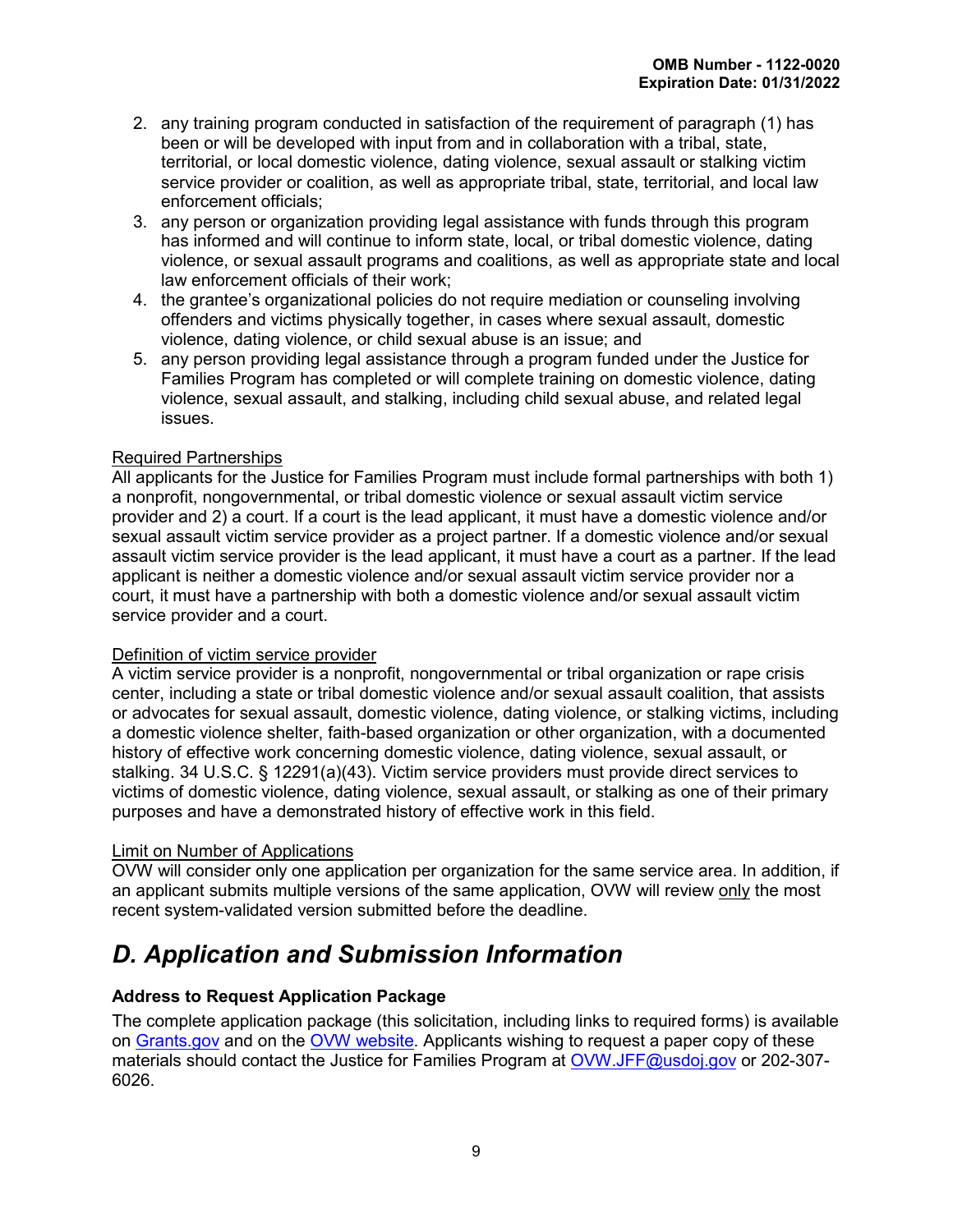**Pre-Application Information Session:** OVW will post a pre-recorded Pre-Application Information Session on its website for entities interested in submitting an application for this program. Listening to this session is optional. Interested applicants who do not listen to the prerecorded session are still eligible to apply. The session is tentatively scheduled to be available by December 4, 2019 on the [OVW website.](https://www.justice.gov/ovw/resources-applicants) **The session will be captioned in English and Spanish. Interested applicants needing additional language assistance should contact this program's POC at [OVW.JFF@usdoj.gov](mailto:OVW.JFF@usdoj.gov) or at 202-307-6026 as soon as possible, but no later than November 20, 2019.**

# <span id="page-13-1"></span>**Content and Form of Application Submission**

<span id="page-13-0"></span>The information below ("**Letter of Intent**" through "**Additional Required Information**") describes the full content and form of application submission.

# Letter of Intent

Applicants intending to apply for FY 2020 funding under this program are strongly encouraged to submit a Letter of Intent. The letter should state that the applicant is registered and current with SAM and with [Grants.gov.](http://www.grants.gov/) The letter should be submitted to OVW at [OVW.JFF@usdoj.gov](mailto:OVW.JFF@usdoj.gov) by December 20, 2019. This letter will not obligate the applicant to submit an application. See <https://www.justice.gov/ovw/resources-applicants> for a sample Letter of Intent.

# <span id="page-13-2"></span>**Formatting and Technical Requirements**

Applications must follow the requirements below for all documents, unless otherwise noted. Points may be deducted for applications that do not adhere to the following requirements:

- 1. Double spaced (Summary Data Sheet and charts may be single spaced).
- 2. 8½ x 11 inch paper.
- 3. One-inch margins.
- 4. Type no smaller than 12 point, Times New Roman (TNR) or Arial font, except for footnotes, which may be in 10-point font.
- 5. Page numbers.
- 6. No more than 20 pages for the Projective Narrative for standard projects and no more than 25 pages for comprehensive projects.
- 7. Word documents in the following formats: Microsoft Word (.doc), PDF files (.pdf), or Text Documents (.txt).
- 8. Headings and sub-headings that correspond to the sections identified in this section of the solicitation.

# <span id="page-13-3"></span>**Application Contents**

Applications must include the required documents and demonstrate that the program eligibility requirements have been met. For a complete checklist of the application contents, see the [Other Information](#page-33-3) section in this solicitation.

OVW will not contact applicants for missing items on the list below. Applications that do not include all of the following documents will be considered substantially incomplete and will not be considered for funding:

- 1. Project Narrative.
- 2. Budget Detail Worksheet and Narrative.
- 3. Memorandum of Understanding (MOU) or Letters of Commitment submitted in addition to or in lieu of an MOU.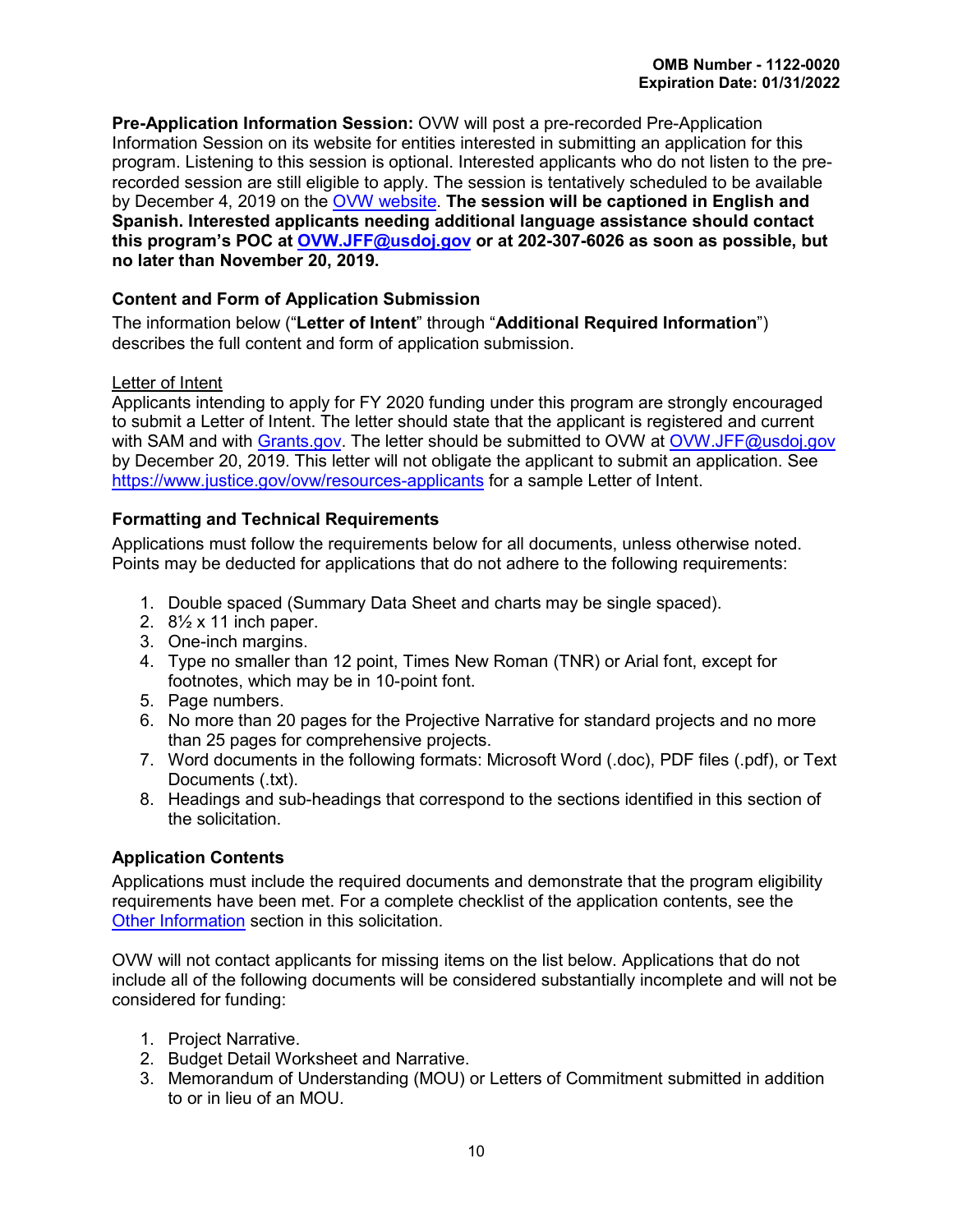In addition, the following two documents are required; failure to submit them will not result in removal from consideration but may result in a loss of points:

- 1. Summary Data Sheet.
- 2. Proposal Abstract.

# <span id="page-14-0"></span>**Summary Data Sheet (5 Points Total)**

The Summary Data Sheet should be one to four pages and may be single or double spaced. The Summary Data Sheet does not count toward the 20 page (standard projects) or 25 page (comprehensive projects) limit for the Project Narrative. Provide the following information:

- 1. Name, title, address, telephone number, and e-mail address of the individual with authority to accept grants on behalf of the applicant.
- 2. Name, title, address, telephone number, and e-mail address for the grant point-ofcontact. This person must be an employee of the applicant.
- 3. Statement as to whether the applicant (the organization whose DUNS number is being used for the application) will serve as a fiscal agent/sponsor and pass all funds through to an entity or entities that will implement the project. Such an applicant will not be involved with implementation of the project beyond issuing subaward(s) to these entities and conducting minimal administrative activities. A fiscal agent/sponsor applicant must list these subrecipients and include a statement acknowledging that, should an award be made, the applicant will be responsible for all applicable statutory, fiscal, and programmatic requirements, including those of [2 C.F.R.](http://www.ecfr.gov/cgi-bin/text-idx?tpl=/ecfrbrowse/Title02/2cfr200_main_02.tpl) Part 200, as well as all project deliverables. In such situations, the fiscal agent/sponsor must be an eligible applicant for the program.
- 4. Statement as to whether the applicant has expended \$750,000 in federal funds in the applicant's past fiscal year. If so, specify the end date of the applicant's fiscal year.
- 5. Summary of all current and pending OVW grants (if applicable). If the applicant has a current grant or cooperative agreement under any OVW grant program or an award that has been closed within the last 12 months from the date this solicitation closes, the information must be provided in a table using the sample format found on the OVW website at [https://www.justice.gov/ovw/resources-applicants.](https://www.justice.gov/ovw/resources-applicants) Failure to provide the required table will result in a loss of points. The applicant should also provide the same information regarding any current OVW grants or pending applications on which the applicant is a subrecipient.
- 6. Statement as to whether the applicant is a nonprofit organization that is described in section 501(c)(3) of the Internal Revenue Code of 1986 and is exempt from taxation under section 501(a) of that Code.
- 7. A list of all other federal grant programs from which the applicant currently receives funding or for which it has applied for funding in FY 2020 **to do similar work**. Provide this information in a table using the [sample format](https://www.justice.gov/ovw/resources-applicants) found on the OVW website at [https://www.justice.gov/ovw/resources-applicants .](https://www.justice.gov/ovw/resources-applicants)
- 8. Statement as to whether the applicant is a nonprofit organization that holds money in offshore accounts for the purpose of avoiding paying the tax described in section 511(a) of the Internal Revenue Code.
- 9. Statement as to whether the applicant is a nonprofit organization that uses the Internal Revenue Service's three-step safe-harbor procedure to establish a rebuttable presumption that its executives' compensation is reasonable. If the applicant is not a nonprofit organization or is a nonprofit that does not use the safe-harbor procedure, provide a statement to that effect. For additional information about the safe-harbor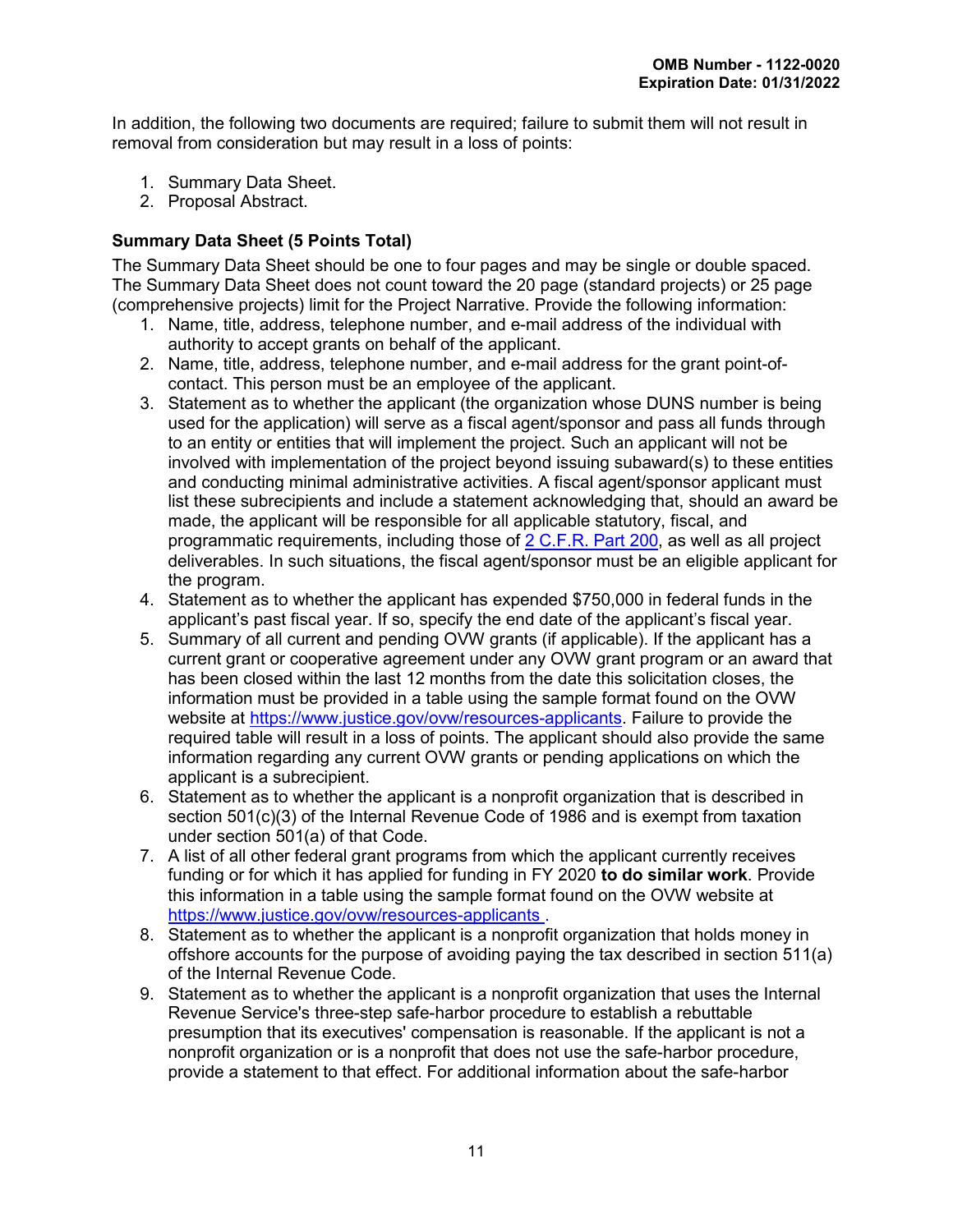procedure, see "Disclosure of Process Related to Executive Compensation" in the [Additional Required Information](#page-21-0) section.

- 10. The percentage of grant activities, should the application be funded, that will address each of the following issues (the total percentages should not exceed 100%):
	- Domestic violence.
	- Dating violence.
	- Sexual assault.
	- Stalking.
- 11. Statement as to whether the applicant is a recipient, or partner/subrecipient, on a current grant or pending application for this grant program. If a current grant, provide the year of the award and the role of the applicant on the award (recipient or project partner).
- 12. Statement as to whether any proposed project partner/subrecipient is a recipient, or partner/subrecipient, on a current grant or pending application for this grant program. If a current grant, provide the year of the award and the role of the partner(s) on the award (recipient or project partner/subrecipient).
- 13. Statement as to whether the application addresses the OVW priority areas listed on page 4 of the solicitation:
	- Reduce violent crime against women and promote victim safety through investing in law enforcement, increasing prosecution, and promoting effective prevention through activities under purpose area 5(a).
	- Increase efforts to combat stalking.
	- Address the specific challenges that rural communities face in responding to domestic violence, dating violence, sexual assault, and stalking.
- 14. The purpose areas the application addresses and whether the application is standard or comprehensive. If the application is addressing purpose area 5(b), pro se victim assistance programs that provide civil legal assistance, and/or purpose area 6, Civil Legal Assistance, state the percentage of activities and funds of the project that will support civil legal assistance.
- 15. Name of the nonprofit, nongovernmental, or tribal domestic violence or sexual assault victim service provider partnering on the project (not applicable if the lead applicant is such an entity).
- 16. Name of the court partner on the project (not applicable if the lead applicant is such an entity).

# <span id="page-15-0"></span>**Proposal Abstract (not scored but used throughout the review process)**

The Proposal Abstract must provide a short summary (**no more** than two pages double-spaced) of the proposed project, including names of applicant and partners, project title, purpose of the project (including goal and intended outcome), primary activities for which funds are requested, who will benefit (including geographic area to be served), products and deliverables, and how the applicant will measure progress in completing project goals and objectives. Applicants must not summarize past accomplishments in this section.

# <span id="page-15-1"></span>**Project Narrative (65 Points Total)**

The Project Narrative may not exceed 20 pages (standard project) or 25 pages (comprehensive project), double-spaced. The Project Narrative must include the following three sections:

# Purpose of Application **(10 points)**

This section must: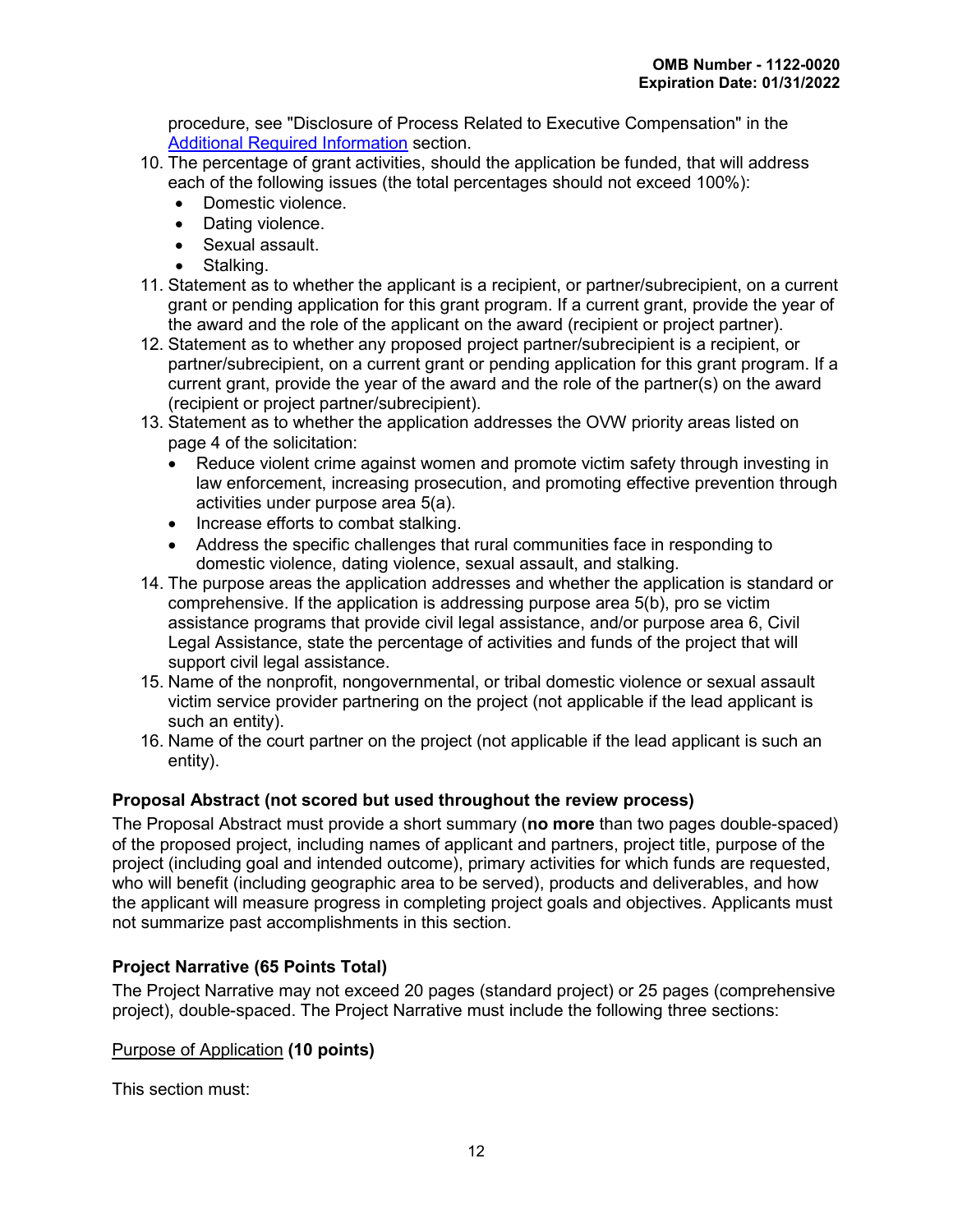- 1. Describe the challenge or need faced by the community and how the goal/vision for the project will meet that need.
- 2. Describe the community to be served, including the geographic location and the populations in the service area.
- 3. To qualify for the OVW rural priority, describe what makes the geographic service area rural (using U.S. Census or other appropriate government data) and how isolated the area is from needed services.
- 4. Identify the purpose area(s) the applicant is proposing to address.
- 5. Identify gaps in services and explain how the proposed project will complement and not duplicate existing services.
- 6. Describe any previous or current efforts (OVW-funded or not) to address the problem(s) the proposed project targets, and the effectiveness of those efforts.

# What Will Be Done **(45 points)**

The application must provide a clear link between the proposed activities and the need identified in the "Purpose of Application" section above. The application must not include any of the activities listed as unallowable costs in the [Funding Restrictions](#page-28-0) section of this solicitation.

This section must:

- 1. Describe the approach to addressing the challenge or need identified in the Purpose of the Application section, including, to qualify for the OVW rural priority, how the project will address the challenges associated with the remoteness of the service area.
- 2. Performance measurement. Describe how the applicant will measure its progress in achieving the project's goal(s)/vision. Identify targeted outcome(s) and describe any tool(s) the applicant will use to track those outcomes and report them to OVW. Tools may include OVW performance progress reports and logic model templates (both available at [www.vawamei.org\)](http://www.vawamei.org/).
- 3. Describe how the applicant will move to project sustainability.
- 4. Describe how the proposed project will reach each population in the service area identified in the Purpose of the Application section.
- 5. Describe the safety needs of victims of domestic violence, dating violence, sexual assault, and stalking, and the applicant's commitment to addressing those needs through the proposed project.
- 6. Identify project goals, objectives, activities, and products (if applicable), and provide a corresponding 36-month timeline.
- 7. If applicable, describe specifically how the proposed project will reduce violent crime against women and promote victim safety through activities under purpose area 5(a).
- 8. If applicable, describe specifically how the proposed project will increase efforts to combat stalking.

#### *For applicants proposing projects under purpose area 1 – supervised visitation and/or safe exchange services:*

- 1. Using concrete examples, describe the extent to which the applicant's or a project partner's supervised visitation and/or safe exchange services align–or will be aligned– with the OVW's Supervised Visitation [Guiding Principles.](https://www.justice.gov/sites/default/files/ovw/legacy/2008/08/06/guiding-principles032608.pdf)
- 2. If applicable, describe the applicant's or a partner's previous experience providing supervised visitation and exchange services to families affected by domestic violence, dating violence, child sexual abuse, sexual assault, or stalking.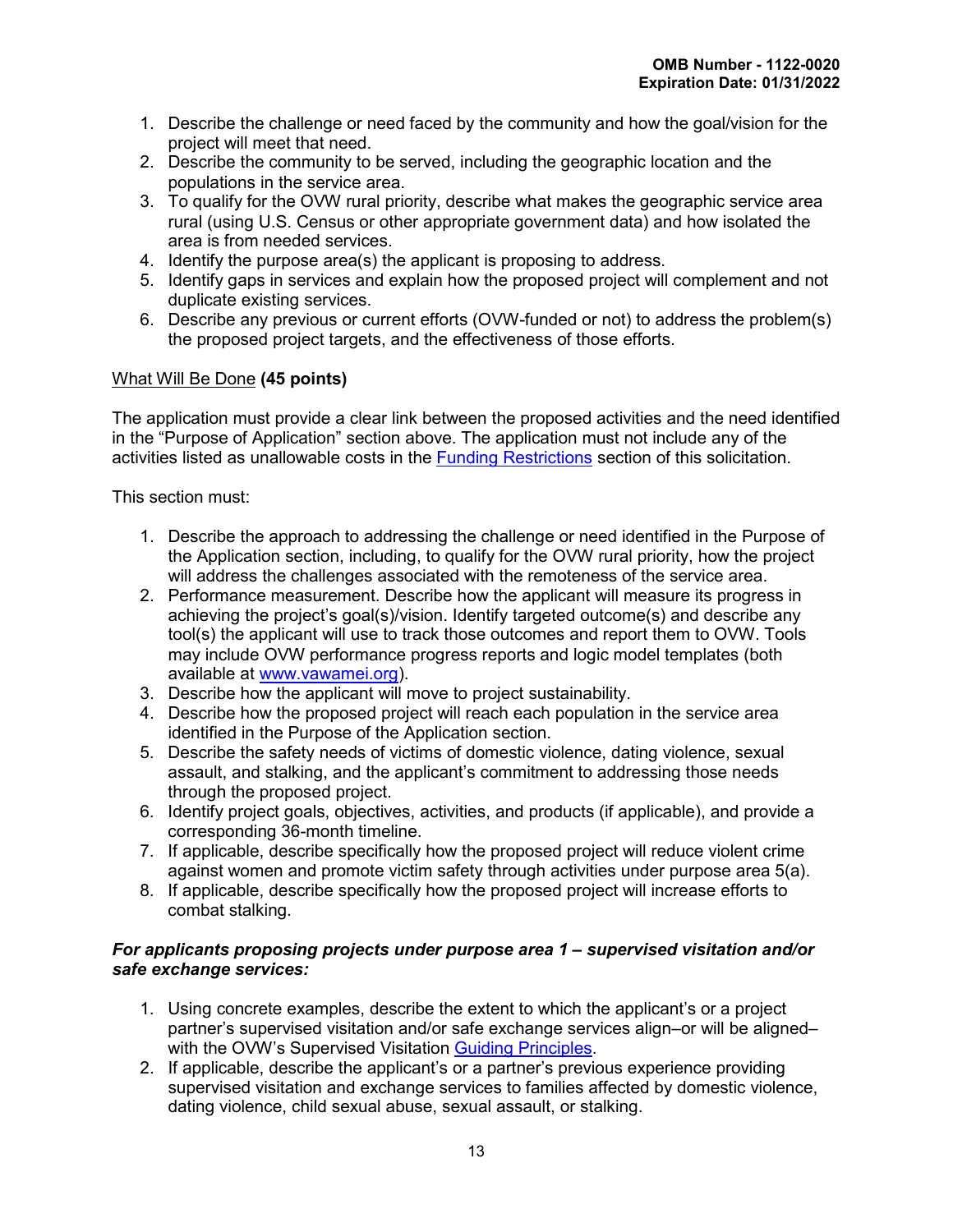3. Provide a detailed statement of how the applicant will ensure that adequate security measures, including adequate facilities, procedures, and personnel capable of preventing violence, and adequate standards are, or will be, in place. Describe the layout and security features of the facility and where in the community the facility is located. Describe how the applicant will develop protocols or policies to ensure that confidential information is not shared with courts, law enforcement agencies, or child welfare agencies unless necessary to ensure the safety of any child or adult using the services of a program funded by OVW.

#### *For applicants proposing projects under purpose area 4 and/or 5 – court programs and services:*

- 1. Describe any specialized docket or court infrastructure that is currently in place or will be established as part of this project.
- 2. Describe how the project will improve the judicial handling of domestic violence, dating violence, sexual assault, and stalking, and cases involving child sexual abuse; ensure offender accountability; and promote informed judicial decision-making.
- 3. If the applicant is proposing to use any technology, the applicant must explain how it plans to address any victim safety concerns that could arise from the use of technology, such as confidentiality, safety planning, and informed consent.

# *For applicants proposing projects under purpose area 6 – civil legal assistance:*

- 1. Describe the extent to which the applicant will provide legal services to victims of domestic violence, and/or to nonoffending parents, in matters that involve allegations of child sexual abuse and relate to family matters, including civil protection orders, custody, and divorce, and in which the other parent is represented by counsel.
- 2. Describe how the applicant or project partner will provide a supervision and mentoring plan for attorney staff supported by this project.
- 3. If the applicant is not a domestic violence or sexual assault victim service provider, explain how it will coordinate with a local domestic violence or sexual assault victim service provider.

# *For applicants proposing projects under purpose area 3 or 8 – training:*

- 1. Describe any training program or curriculum that is currently in place or will be established as part of this project.
- 2. Identify the agencies that will be trained, the estimated number of trainings and attendees for each training, and the purpose of the trainings.
- 3. Describe how the project will improve training and education for court-based and courtrelated personnel on the dynamics of domestic violence, dating violence, sexual assault, and stalking and/or improve training and education for those within the civil justice system.
- 4. Provide a detailed statement of how the applicant will reach the intended audience for training and education, including efforts MOU partners will engage in to encourage identified participants to attend the trainings.

# Who Will Implement the Project **(10 points**)

This section must: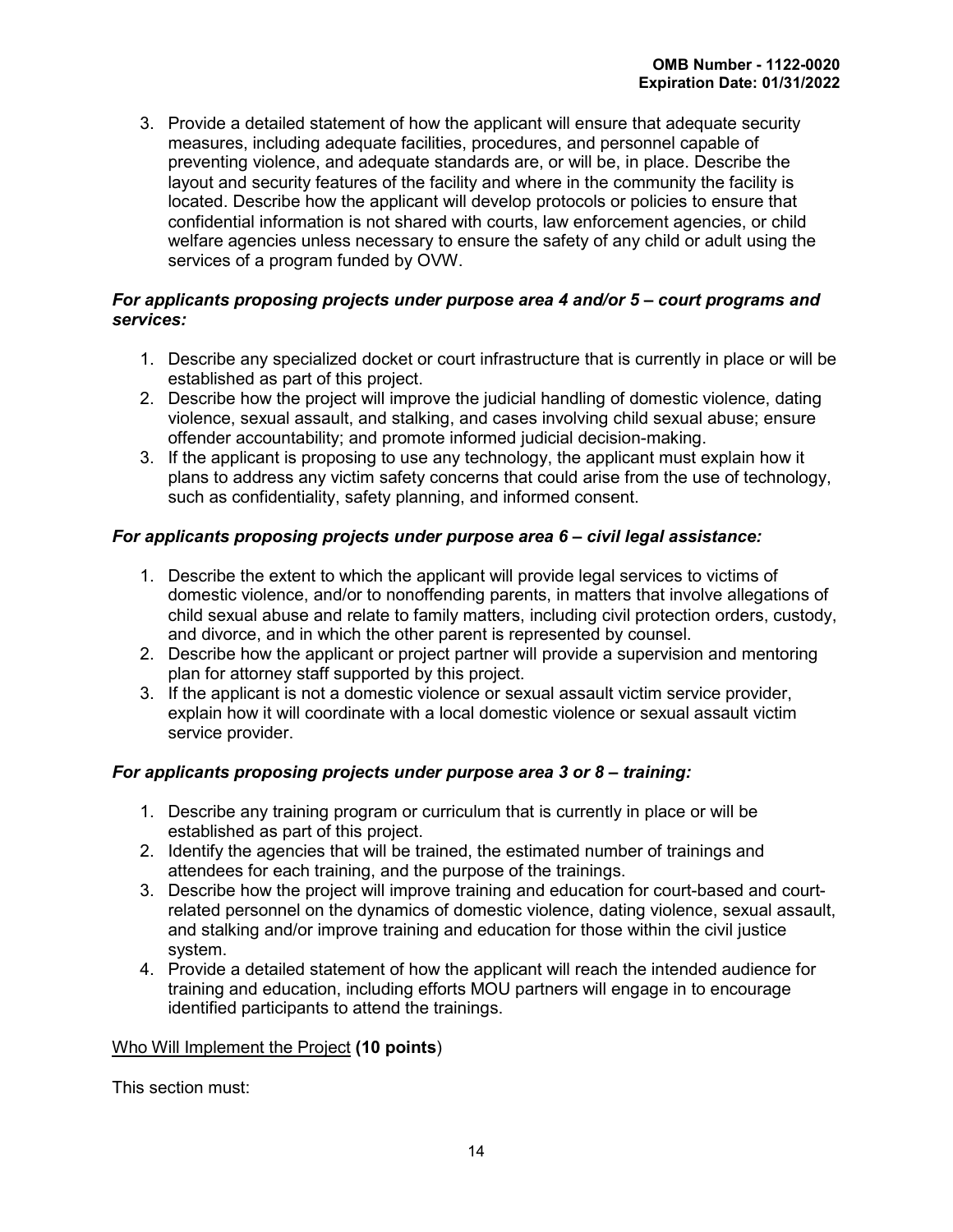- 1. Identify the key individuals and organizations, including project partners, involved in the proposed project.
- 2. Demonstrate that the individuals and organizations identified have the capacity to address the stated need and can successfully implement the proposed project activities; attach resumes or job descriptions of all key personnel.
- 3. Demonstrate that the applicant and/or project partner(s) include a domestic violence and/or sexual assault victims service provider and a court.
- 4. Describe the applicant's expertise in the areas of domestic violence, dating violence, sexual assault, stalking, and child sexual abuse as appropriate.
- 5. Describe the project partner(s)' expertise in the areas of, domestic violence, dating violence, sexual assault, stalking, and child sexual abuse, as appropriate.

# <span id="page-18-0"></span>**Budget Detail Worksheet and Narrative (15 Points)**

All applications must include a detailed budget and budget narrative. See the sample Budget Detail Worksheet and the Creating a Budget webinar available on the OVW website at [https://www.justice.gov/ovw/resources-applicants.](https://www.justice.gov/ovw/resources-applicants) Keep in mind that budgetary requirements vary among programs. Applicants must submit reasonable budgets based on the resources needed to implement their projects in their specific geographic location.

#### Award Period and Amount

Budgets should cover a project period of 36 months, or three years, starting October 1, 2020 and ending on September 30, 2023. Budget requests should not exceed \$550,000 for standard projects and \$650,000 for comprehensive projects.

The budget and budget narrative will be reviewed separately from the proposed project narrative. The budget narrative must describe each line item requested in the budget and explain all costs included in the budget, including how the costs of goods and services are determined and how they will fulfill the objectives of the project.

The budget must:

- 1. Display a clear link between the specific project activities and the proposed budget items. The budget should not contain items that are not supported by the project narrative.
- 2. Include funds to attend OVW-sponsored training and technical assistance in the amount of \$15,000 for standard projects and \$20,000 for comprehensive projects for applicants located in the 48 contiguous states. For applicants located in the territories, Hawaii, or Alaska include \$20,000 for standard projects and \$25,000 for comprehensive projects. This amount is for the entire 36 months and NOT per year. Applicants also may budget expenses in excess of the required amount if they are aware of relevant non-OVW sponsored conferences or training for which they would like permission to use grant funds to support staff/project partner attendance.
- 3. For applicants that anticipate using OVW funds to cover only a portion of a particular service they provide (e.g., supervised visitation or civil legal assistance), the budget should prorate operational costs such as rent, phone service, etc., accordingly.
- 4. Include funds or describe other resources available to the applicant to ensure access for individuals with disabilities, Deaf/hard of hearing individuals, and persons with limited English proficiency. See [Accessibility](#page-33-5) under [Federal Award Administration Information](#page-32-1) for more information.
- 5. Compensate all project partners for their full level of effort, unless otherwise stated in the MOU or Letters of Commitment. For more information on compensating project partners,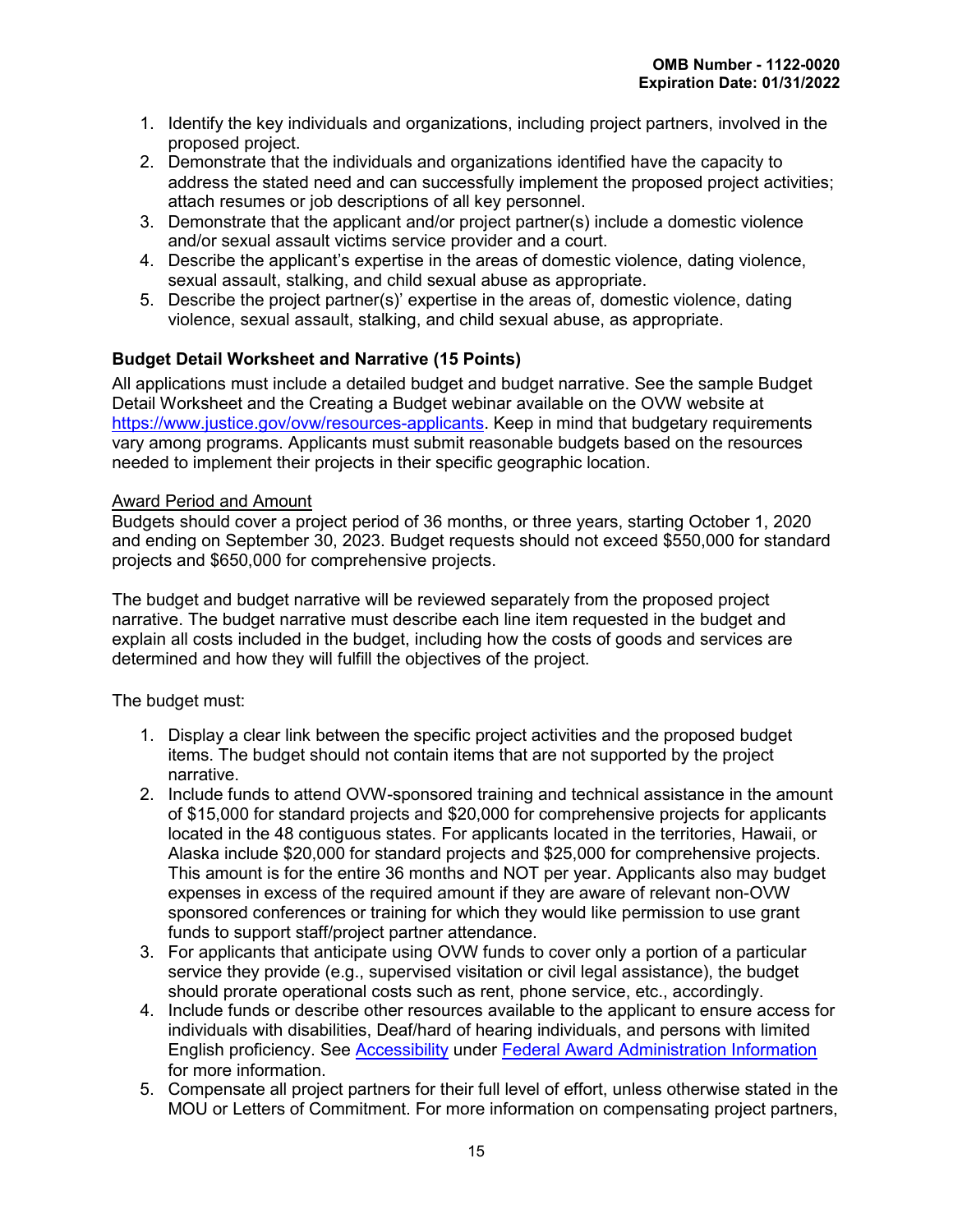see the sample Budget Detail Worksheet on the OVW website at [https://www.justice.gov/ovw/resources-applicants.](https://www.justice.gov/ovw/resources-applicants)

6. Distinguish clearly between subawards and contracts in allocating any grant funds to other entities. Pursuant to 2 C.F.R. § 200.330, a subaward is for the purpose of carrying out a portion of the federal award, such as compensating an MOU partner, and a contract is for the purpose of obtaining goods and services for the grantee's own use. The substance of the relationship is more important than the form of the agreement in determining whether the recipient of the pass-through funds is a subrecipient or a contractor. The awarding and monitoring of contracts must follow the recipient's documented procurement procedures, including full and open competition, pursuant to the procurement standards in 2 C.F.R. §§ 200.317-200.329. The issuance and monitoring of subawards must meet the requirements of 2 C.F.R. § 200.331, which includes oversight of subrecipient/partner spending and monitoring performance measures and outcomes attributable to grant funds. For more information, see the sample Budget Detail Worksheet and the [Solicitation Companion Guide](https://www.justice.gov/ovw/resources-applicants) on the OVW website at [https://www.justice.gov/ovw/resources-applicants.](https://www.justice.gov/ovw/resources-applicants)

OVW awards are governed by the provisions of 2 C.F.R. Part 200 and the [DOJ Financial Guide,](https://www.justice.gov/ovw/file/1030311/download) which include information on allowable costs, methods of payment, audit requirements, accounting systems, and financial records. For additional information on allowable and unallowable costs, go to the [Funding Restrictions](#page-28-0) section of this solicitation and the sample Budget Detail Worksheet on the OVW website at [https://www.justice.gov/ovw/resources](https://www.justice.gov/ovw/resources-applicants)[applicants.](https://www.justice.gov/ovw/resources-applicants)

# <span id="page-19-0"></span>**Memorandum of Understanding (MOU) or Letters of Commitment (15 Points Total)**

For purposes of this solicitation, the MOU is a document containing the terms of the partnership and the roles and responsibilities between two or more parties. The MOU is not a substitute for a subaward agreement, which ensures that subrecipients adhere to the requirements of the award and 2 C.F.R. Part 200 (see 2 C.F.R. § 200.331). Partners receiving funds under the award generally are considered subrecipients because they are carrying out a portion of the federal award.

The MOU **must** be a single document and **must** be signed and dated by the [Authorized](#page-21-0)  [Representative](#page-21-0) of each proposed partner organization during the development of the application. MOUs missing signatures may result in a point deduction or removal from consideration, particularly if the MOU is missing the signature of a required partner. If necessary, an MOU can include multiple signature pages so long as each page includes the names and titles of all signatories to the MOU.

Applicants must have formal partnerships, delineated in the MOU (or letters of commitment) with both 1) a nonprofit, nongovernmental, or tribal domestic violence and/or sexual assault victim service provider and 2) a court (as outlined in the "Required Partnerships" section under C. [Eligibility Information\)](#page-9-0).

The MOU must clearly:

1. Identify the partners and provide a brief history of the collaborative relationship among those partners, including when and under what circumstances the relationship began and when each partner entered into the relationship.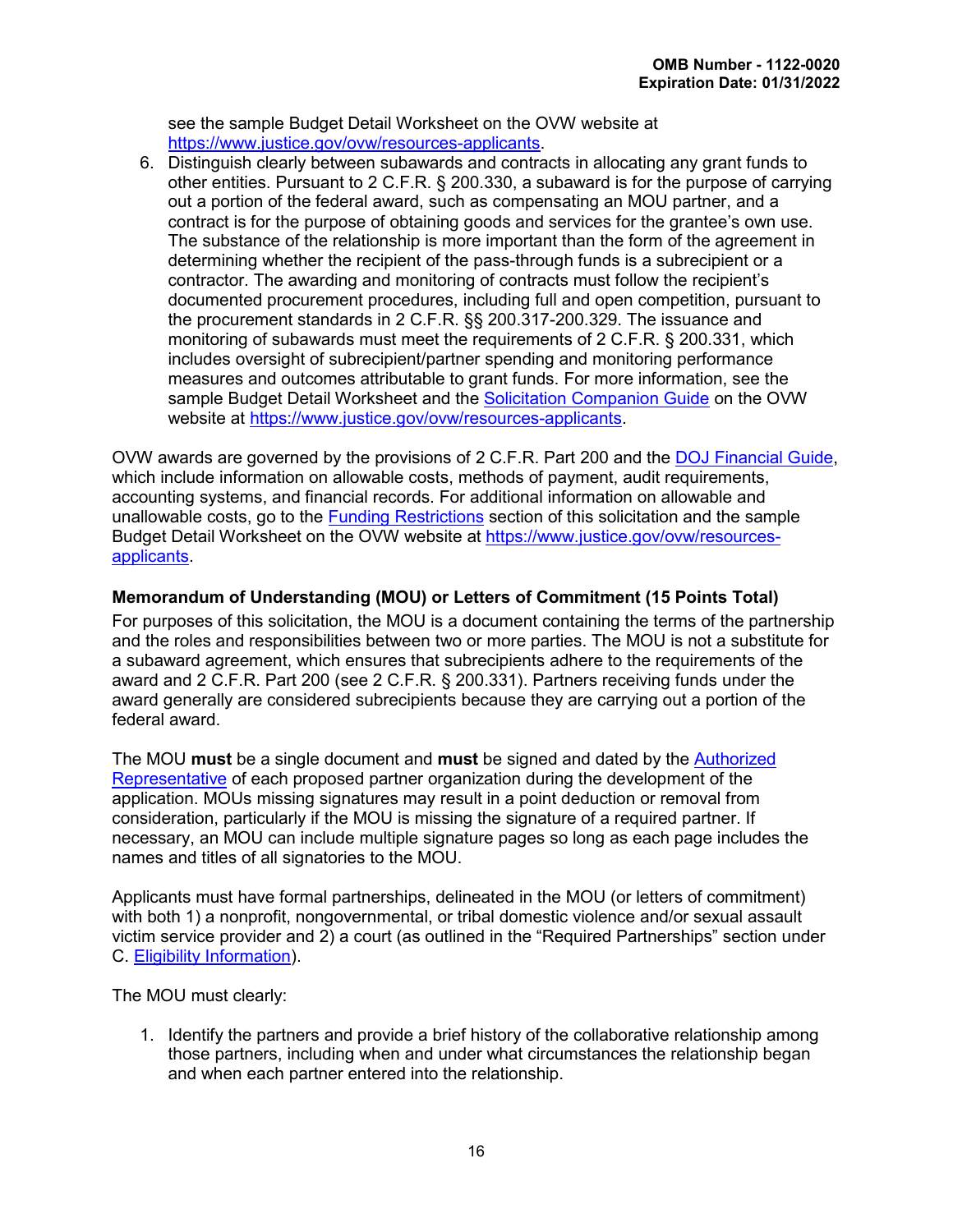- 2. State the roles and responsibilities each partner will assume to ensure the success of the proposed project.
- 3. State that each project partner has reviewed the budget, is aware of the total amount being requested, and is being fully compensated for their work under the grant or is agreeing to be partially compensated or receive no compensation from the grant.
- 4. Demonstrate meaningful collaboration with a state, tribal, or local court system and a nonprofit, nongovernmental or tribal domestic violence and/or sexual assault victim service provider.
- 5. Demonstrate a meaningful partnership among all signing parties.
- 6. Specify the extent of each partner's participation in developing the application.
- 7. Identify the people who will be responsible for developing and implementing project activities and describe how they will work together and with project staff.
- 8. Describe the resources each partner would contribute to the project, either through time, in-kind contributions, or grant funds (e.g., office space, project staff, and training).
- 9. Demonstrate that the project has commitments from entities that will receive training if the applicant proposes training under purpose area 3 or 8 (training for court-based, court-related personnel or those within the civil justice system).

If a court is unable to sign an MOU, the court may submit a letter of commitment in lieu of signing the MOU as described below:

- If the court is the lead applicant and unable to sign an MOU, all project partners should submit letters of commitment and no MOU is required.
- If the court is a project partner and unable to sign an MOU, the lead applicant should still submit an MOU signed by the applicant and any other non-court partners and the court partner should submit a letter of commitment.
- If the domestic violence and/or sexual assault victim service provider is the lead applicant and the only project partner is the court, the court should submit a letter of commitment but the lead applicant is not required to submit an MOU or letter of commitment.

Each Letter of Commitment must clearly:

- 1. Identify the name of the organization and provide a brief description of the collaborative relationship with the applicant.
- 2. Highlight the expertise of the individual or organization's staff who will be affiliated with this project.
- 3. State the roles and responsibilities the organization or agency would assume to ensure the success of the proposed project.
- 4. Demonstrate a commitment to work with the applicant and its partners to achieve the stated project goals.
- 5. State that the organization has reviewed the budget, is aware of the total amount being requested, and is being fully compensated for its work under the grant or is agreeing to be partially compensated or receive no compensation from the grant (not applicable to courts submitting Letter of Commitment as lead applicant).
- 6. Specify the extent of the agency or organization's participation in developing the application.
- 7. Describe the resources that would be contributed to the project, either through time, inkind contributions, or grant funds (e.g., office space, project staff, and training).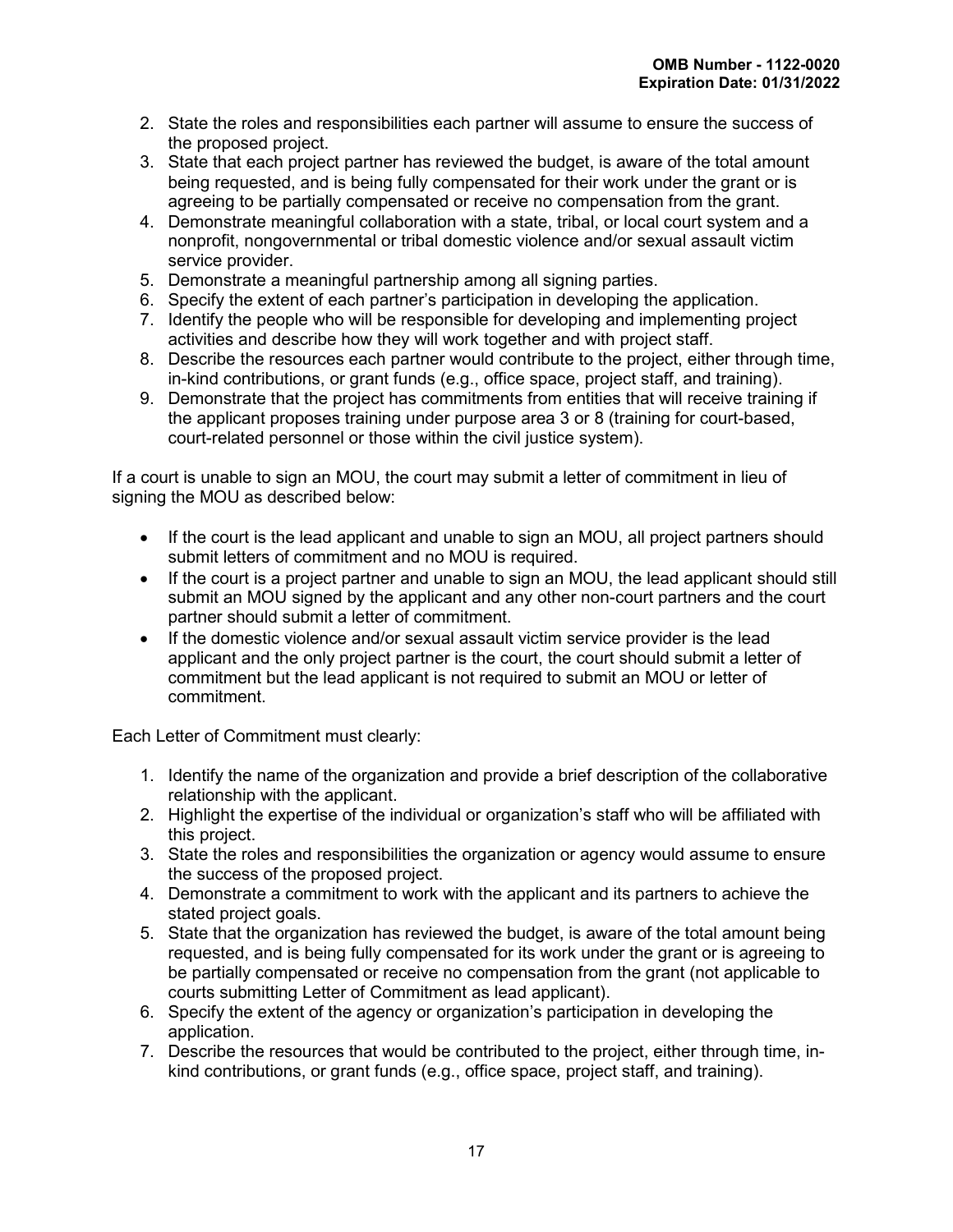8. Demonstrate that the project has commitments from entities that will receive training if the applicant proposes training under purpose area 3 or 8 (training for court-based, court-related personnel or those within the civil justice system).

**Note:** Letters of Commitment submitted in lieu of an MOU under circumstances other than those defined above will **not** be accepted.

# <span id="page-21-0"></span>**Additional Required Information**

The following documents will not be scored but must be included with the application. Failure to supply this information may result in the application being removed from consideration. Some documents will be generated during the application submission process while other documents will be uploaded and attached to the application.

*The following documents will be generated and completed during the application submission process:*

# Application for Federal Assistance (SF-424)

Applicants must complete the SF-424. The SF-424 is generated when the applicant begins the submission process. For "Type of Applicant," do not select "other." The amount of federal funding requested in the "Estimated Funding" section of this form must match the amount of federal funding requested in the budget section of the application package. This program does not require a match; therefore, the values for the Applicant line should be zero. The individual who is listed as "**Authorized Representative**" must be an individual who has the authority to apply for and accept grant awards on behalf of the organization or jurisdiction.

*Intergovernmental Review:* This solicitation ("funding opportunity") is subject to Executive Order (E.O.) 12372. An applicant may find the names and addresses of state Single Points of Contact (SPOCs) at the following website: [https://www.whitehouse.gov/wp](https://www.whitehouse.gov/wp-content/uploads/2017/11/Intergovernmental_-Review-_SPOC_01_2018_OFFM.pdf)[content/uploads/2017/11/Intergovernmental\\_-Review-\\_SPOC\\_01\\_2018\\_OFFM.pdf.](https://www.whitehouse.gov/wp-content/uploads/2017/11/Intergovernmental_-Review-_SPOC_01_2018_OFFM.pdf) If the state appears on the SPOC list, the applicant must contact the state SPOC to find out about, and comply with, the state's process under E.O. 12372. In completing the SF-424, an applicant whose state appears on the SPOC list is to make the appropriate selection in response to question 19 once the applicant has complied with its state E.O. 12372 process. (An applicant whose state does not appear on the SPOC list should answer question 19 by selecting the response that the "Program is subject to E.O. 12372 but has not been selected by the state for review.")

# Assurances and Disclosure of Lobbying Activities

Review the assurances and disclosure forms online. Applicants will be prompted to compile these forms online during the application submission process. All applicants must complete both the *Assurances – Non-Construction Programs* (SF-424B) form and the *Disclosure of Lobbying Activities* (SF-LLL) form. Applicants that expend any funds for lobbying activities must provide the information requested on the SF-LLL. Applicants that do not expend any funds for lobbying activities should enter "N/A" in the required highlighted fields.

*The following documents must be uploaded and attached separately to the application:* 

# Applicant Financial Capability Questionnaire (if applicable)

All nonprofit, nongovernmental organizations that apply for funding from OVW and have not previously (or within the last three years) received funding from OVW must complete an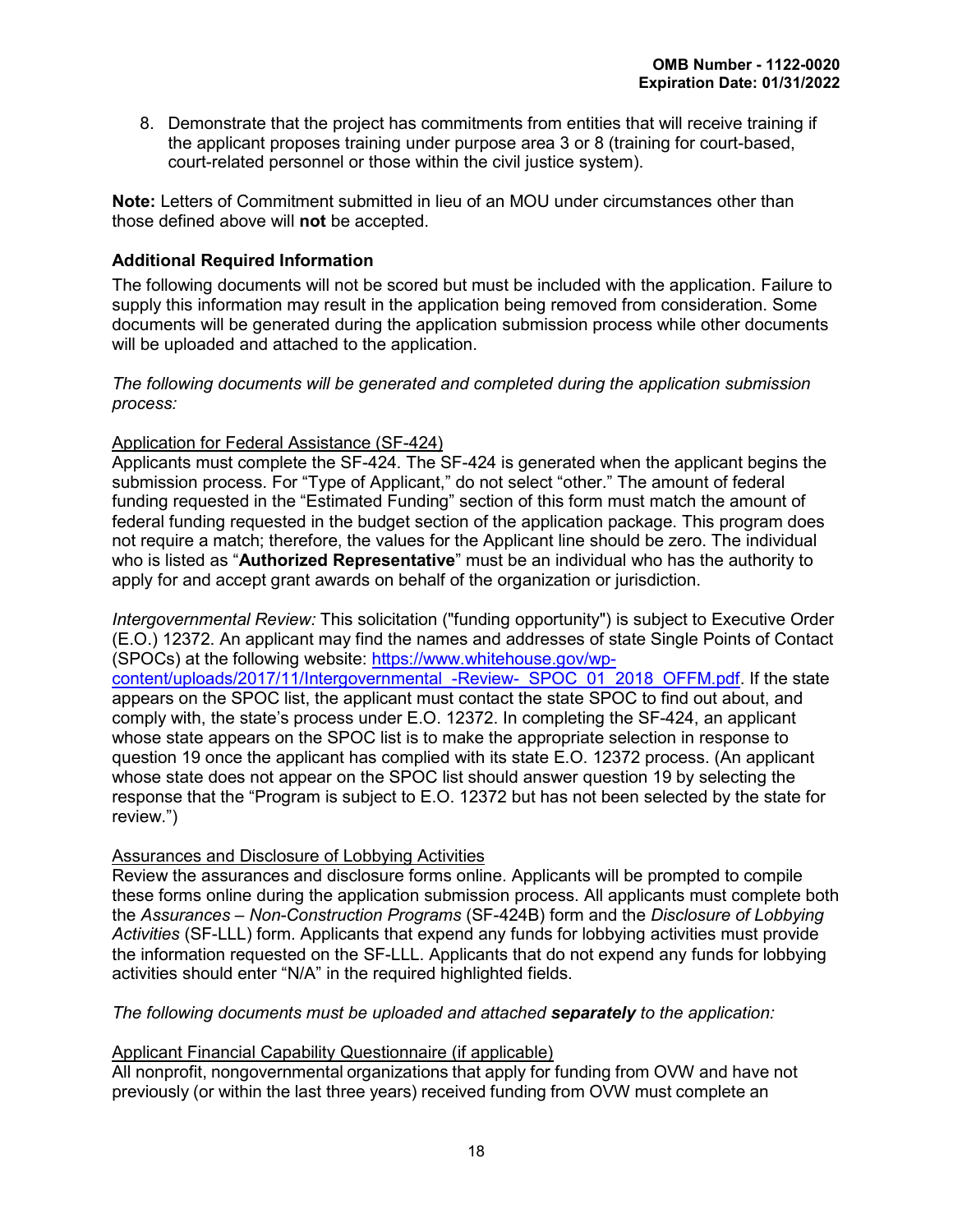Applicant Financial Capability Questionnaire. In addition, applicants may be required to submit their current year's audit report at a later time. The questionnaire can be found at [https://www.justice.gov/ovw/file/866126/download.](https://www.justice.gov/ovw/file/866126/download)

#### Confidentiality Notice Form

All applicants are required to acknowledge that they have received notice that grantees and subgrantees must comply with the confidentiality and privacy requirements of VAWA, as amended. Applicants must submit the acknowledgement form available on the OVW website at [http://www.justice.gov/sites/default/files/ovw/pages/attachments/2015/01/20/confidentiality\\_ackn](http://www.justice.gov/sites/default/files/ovw/pages/attachments/2015/01/20/confidentiality_acknowledgement_form_42015.pdf) owledgement form 42015.pdf. This form must be signed by the [Authorized Representative.](#page-21-0)

#### Disclosure of Process Related to Executive Compensation (if applicable) An applicant that is a nonprofit organization may be required to make certain disclosures relating to the processes it uses to determine the compensation of its officers, directors, trustees, and key employees.

Under certain circumstances, a nonprofit organization that provides unreasonably high compensation to certain persons may subject both the organization's managers and those who receive the compensation to additional federal taxes. A rebuttable presumption of the reasonableness of a nonprofit organization's compensation arrangements, however, may be available if the nonprofit organization satisfies certain rules set out in Internal Revenue Service regulations with regard to its compensation decisions.

Each applicant must state at the time of its application (in the Summary Data Sheet mentioned earlier) whether the applicant is a nonprofit organization that uses the Internal Revenue Service's three-step safe-harbor procedure to establish a rebuttable presumption that its executives' compensation is reasonable. If the applicant states that it uses the safeharbor procedure, then it must disclose, in an attachment to its application (to be titled "Disclosure of Process Related to Executive Compensation"), the process it uses to determine the compensation of its officers, directors, trustees, and key employees (together, "covered persons"). See 34 U.S.C. § 12291(b)(16)(B)(iii).

At a minimum, the disclosure must describe in pertinent detail: (1) the composition of the body that reviews and approves compensation arrangements for covered persons; (2) the methods and practices used by the applicant nonprofit organization to ensure that no individual with a conflict of interest participates as a member of the body that reviews and approves a compensation arrangement for a covered person; (3) the appropriate data as to comparability of compensation that is obtained in advance and relied upon by the body that reviews and approves compensation arrangements for covered persons; and (4) the written or electronic records that the applicant maintains as concurrent documentation of the decisions with respect to compensation of covered persons made by the body that reviews and approves such compensation arrangements, including records of deliberations and of the basis for decisions. For a [sample letter,](https://www.justice.gov/ovw/resources-applicants) see the OVW website at [https://www.justice.gov/ovw/resources-applicants.](https://www.justice.gov/ovw/resources-applicants)

For purposes of the required disclosure, the following terms and phrases have the meanings set out by the Internal Revenue Service for use in connection with 26 C.F.R. § 53.4958-6: officers, directors, trustees, key employees, compensation, conflict of interest, appropriate data as to comparability, adequate documentation, and concurrent documentation.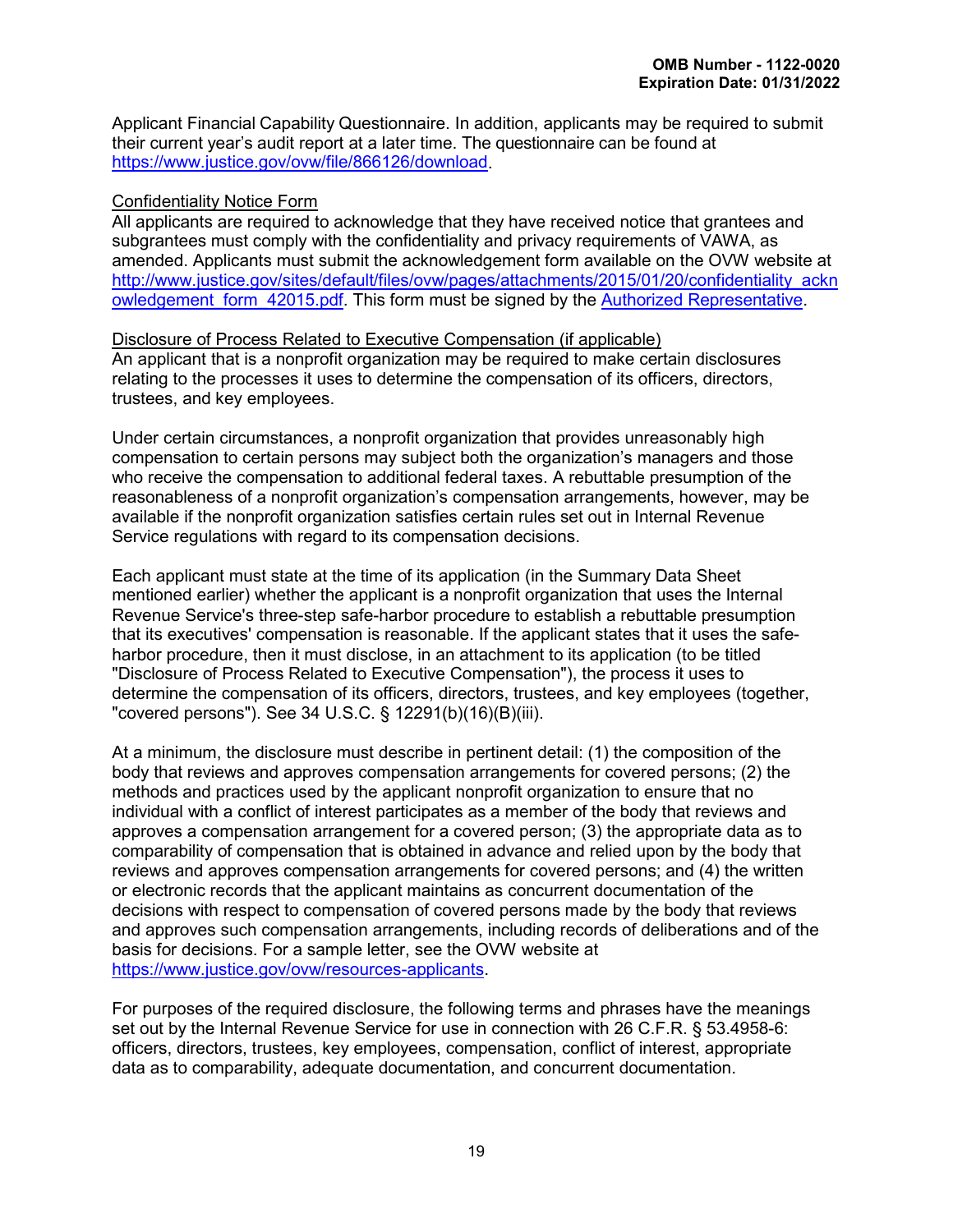Following receipt of an appropriate request, OVW may be authorized or required by law to make information submitted to satisfy this requirement available for public inspection. Also, a recipient may be required to make a prompt supplemental disclosure after the award in certain circumstances (e.g., changes in the way the organization determines compensation).

#### Pre-Award Risk Assessment

Each applicant must respond to the questions below. This information will be used for a mandatory pre-award risk assessment. Failure to provide this information or to respond to questions from OVW regarding this information in a timely manner could result in the applicant being removed from consideration or a delay in access to funds. Provide complete responses that address all questions included for each numbered item. This section of the application should be no more than four pages.

- 1. Will all funds awarded under this program be maintained in a manner that they will be accounted for separately and distinctly from other sources of revenue/funding? Provide a brief description of the applicant's policies and procedures that ensure funds will be tracked appropriately.
- 2. Does the applicant have written accounting policies and procedures? How often are these policies and procedures updated? Provide a brief list of the topics covered in the applicant's policies and procedures. OVW may request a copy for review during the application/award process or as part of the grant monitoring process.
- 3. Is the applicant's financial management system able to track actual expenditures and outlays with budgeted amounts for each grant or subgrant? Provide a brief summary of the organization's process for tracking expenditures, including tracking budgeted versus actual amounts.
- 4. Does the applicant have procedures in place for minimizing the time between transfer of funds from the United States Treasury and disbursement for project activities? Provide a short summary of the applicant's policy for requesting payments for grant awards.
- 5. Does the applicant have effective internal controls in place to ensure that federal funds are used solely for authorized purposes? Provide a brief description of the applicant's internal controls that will provide reasonable assurance that the award funds will be managed properly.
- 6. Does the applicant have a documented records retention policy? If so, briefly describe the policy and confirm that the policy complies with federal regulations. Information on Record Retention and Access can be found at 2 C.F.R. §§ 200.333-200.337.
- 7. Does the applicant or any of its employees have any potential personal or organizational conflicts of interest related to the possible receipt of OVW award funds? Applicants are required to disclose in writing any potential conflicts of interest to their awarding agency. See 2 C.F.R. § 200.112 and Chapter 3.20, Grant Fraud, Waste and Abuse, of the [DOJ](https://www.justice.gov/ovw/file/1030311/download)  [Financial Guide](https://www.justice.gov/ovw/file/1030311/download) for additional information.
- 8. Is the individual primarily responsible for fiscal and administrative oversight of grant awards familiar with the applicable grants management rules, principles, and regulations including the Uniform Administrative Requirements, Cost Principles, and Audit Requirements for Federal Awards (2 C.F.R. Part 200)? Provide a short list of the individual's qualifications/experience. If the individual is not familiar with the applicable rules and regulations, the applicant must contact OVW's Grants Financial Management Division at [OVW.GFMD@usdoj.gov](mailto:OVW.GFMD@usdoj.gov) or 1-888-514-8556 immediately after the applicant is notified of its award to coordinate training.
- 9. Does the applicant have policies and procedures in place to manage subawards and monitor activities of subrecipients as necessary to ensure that subawards are used for authorized purposes, in compliance with laws, regulations, and terms and conditions of the award, and that established subaward performance goals are achieved (2 C.F.R. §§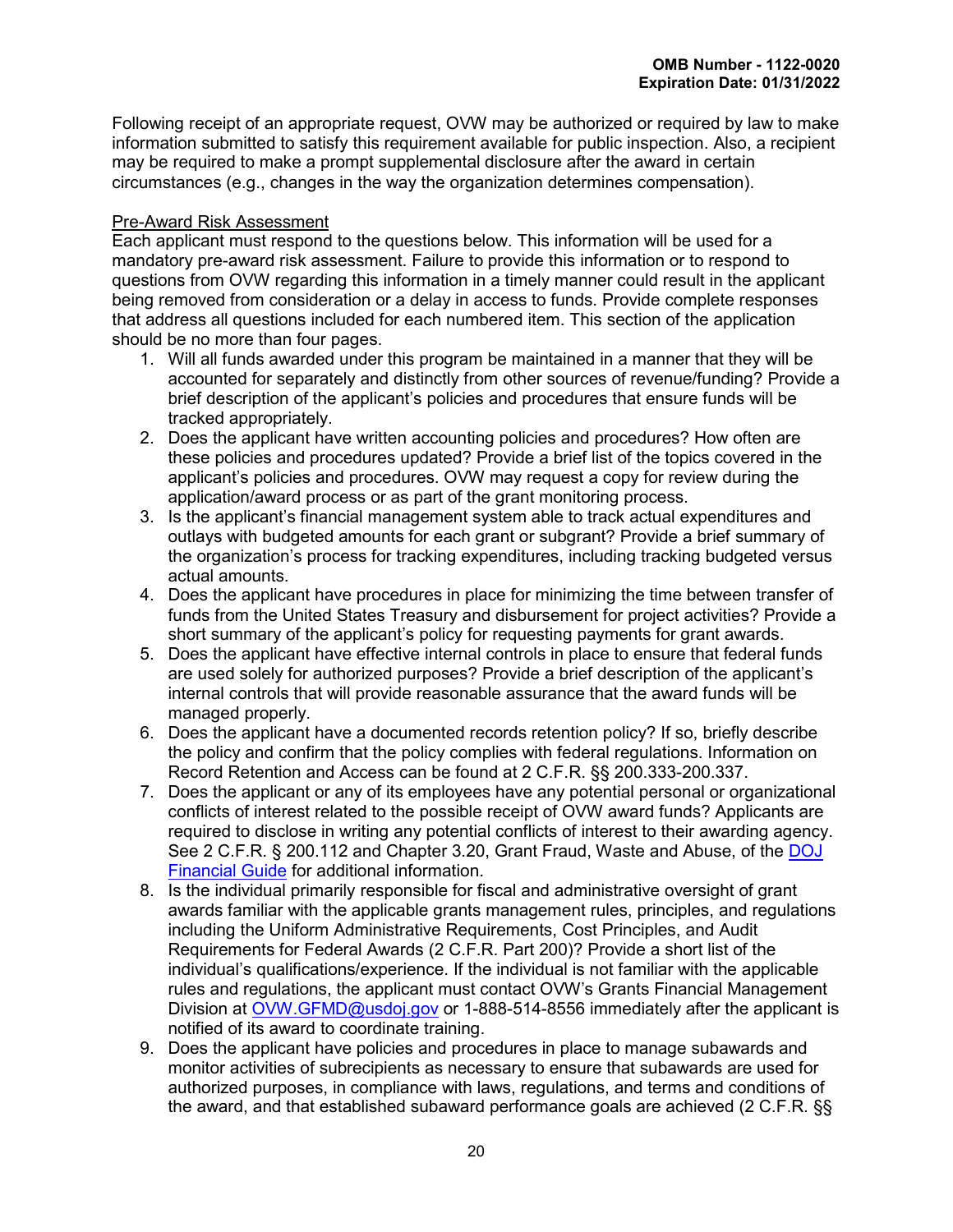200.330-200.332)? Provide a brief description of the organization's policies and procedures on subrecipient management and monitoring.

10. Does the applicant currently require employees to maintain time distribution records that accurately reflect the work performed on specific activities or cost objectives in order to support the distribution of employees' salaries among federal awards or other activities (2 C.F.R. § 200.430)? Budget estimates do not qualify as support for charges to federal awards. Provide a brief description of the organization's established timekeeping policies and procedures.

#### Indirect Cost Rate Agreement (if applicable)

Applicants that intend to charge indirect costs through the use of a negotiated indirect cost rate must have a current, signed, federally-approved indirect cost rate agreement. Applicants that have never received a federally-approved indirect cost rate may elect to charge a de minimis rate of 10% of modified total direct costs, which may be used indefinitely. This includes state, local, and tribal governments that have never negotiated an indirect cost rate with the federal government and receive less than \$35 million in direct federal funding per year.

Organizations that wish to negotiate an indirect cost rate should contact OVW's Grants Financial Management Division at [OVW.GFMD@usdoj.gov](mailto:OVW.GFMD@usdoj.gov) or 1-888-514-8556 for more information.

#### Letter of Nonsupplanting

Applicants must submit a letter to OVW's Director, signed by the [Authorized Representative,](#page-21-0) certifying that federal funds will not be used to supplant non-federal funds should a grant award be made. A sample letter is available at [https://www.justice.gov/ovw/resources-applicants.](https://www.justice.gov/ovw/resources-applicants)

#### Proof of 501(c)(3) Status (Nonprofit Organizations Only)

As noted under Eligible Applicants, an entity that is eligible for the Justice for Families Program based on its status as a nonprofit organization must be an organization that is described in section 501(c)(3) of the Internal Revenue Code of 1986 and is exempt from taxation under section 501(a) of the Code. All such applicants are required to submit a determination letter from the Internal Revenue Service recognizing their tax-exempt status. OVW cannot make an award to any nonprofit organization that does not submit a 501(c)(3) determination letter from the Internal Revenue Service.

#### <span id="page-24-0"></span>**Unique Entity Identifier (DUNS Number), System for Award Management (SAM), and Grants.gov Registration**

Applicants for federal grants and cooperative agreements are required to have a Data Universal Number System (DUNS) number to submit an application. A DUNS number is a unique, ninecharacter identification number provided by the commercial company Dun & Bradstreet (D&B). Once an applicant has applied for a DUNS number through D&B, its DUNS number should be available within two business days.

Federal regulations require that an applicant (1) be registered in SAM.gov prior to submitting an application; (2) provide a valid DUNS number in its application; and (3) continue to maintain an active SAM registration with current information at all times during which it has an active federal award or an application under consideration by a federal awarding agency. Also, federal agencies may not make an award to an applicant until that applicant has complied with all applicable DUNS and SAM requirements. If an applicant has not fully complied with these requirements by the time that OVW is ready to make an award, then OVW may make the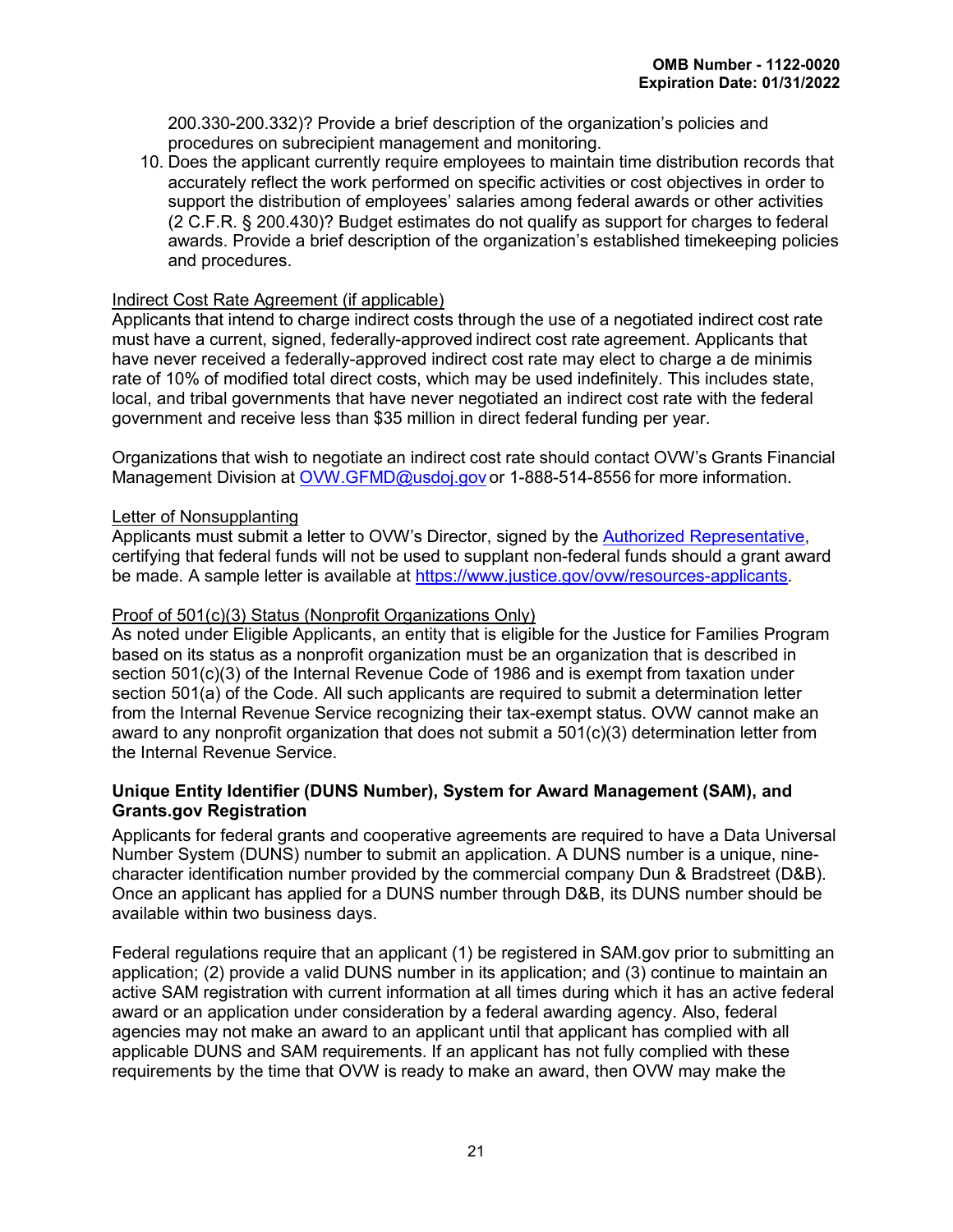determination that the applicant is not qualified to receive an award and use that determination as a basis for making the award to another applicant. See 2 C.F.R. §§ 25.200, 25.205.

<span id="page-25-0"></span>SAM centralizes information about grant recipients and also provides a central location for grant recipients to change organizational information. [Grants.gov](http://www.grants.gov/) uses SAM to establish roles and IDs for electronic grant applicants.

If the applicant already has an Employer Identification Number (EIN), the SAM registration will take **up to two weeks to process**. If the applicant does not have an EIN, then **the applicant should allow two to five weeks for obtaining an EIN from the Internal Revenue Service. There is no fee associated with these processes. These processes cannot be expedited.**  OVW strongly discourages applicants from paying a third party to apply or register on their behalf in an attempt to expedite these processes. To ensure all applicants are able to apply by the deadline for this solicitation, applicants must have obtained a DUNS number and registered online with the SAM and with [Grants.gov](http://www.grants.gov/) no later than December 20, 2019.

#### <span id="page-25-1"></span>**Submission Dates and Times**

It is the applicant's responsibility to ensure that the application is complete and submitted by the deadline. Failure to meet the submission deadline will result in an application not being considered for funding. Applicants should refer to the chart below to ensure that all required steps and deadlines are met.

#### **Failure to begin the registration or application submission by the deadlines stated in the chart below is not an acceptable reason for late submission.**

| <b>Applicant Action and Information</b>                                           | <b>Dates/Deadlines</b>   |  |  |
|-----------------------------------------------------------------------------------|--------------------------|--|--|
| Apply for a DUNS number                                                           |                          |  |  |
| Obtain a DUNS number at https://www.dnb.com/ or call (866) 705-5711.              | December 20, 2019        |  |  |
| <b>Register with SAM</b>                                                          |                          |  |  |
| Access the SAM online registration through the SAM homepage at                    | December 20, 2019        |  |  |
| https://www.sam.gov/SAM/ and follow the online instructions for new SAM           |                          |  |  |
| users. If the applicant already has the necessary information on hand, the        |                          |  |  |
| online registration takes approximately 30 minutes to complete, depending         |                          |  |  |
| upon the size and complexity of the business or organization. Organizations       |                          |  |  |
| must update or renew their SAM registration at least once a year to               |                          |  |  |
| maintain an active status.                                                        |                          |  |  |
| <b>Register with Grants.gov</b>                                                   |                          |  |  |
| Once the SAM registration is active, the applicant will be able to complete the   | December 20, 2019        |  |  |
| <b>Grants.gov registration (see Other Submission Requirements for more</b>        |                          |  |  |
| information on registering for and using Grants.gov).                             |                          |  |  |
| <b>Submit Letter of Intent</b>                                                    |                          |  |  |
| Justice for Families Program, OVW.JFF@usdoj.gov, 202-307-6026                     | December 20, 2019        |  |  |
|                                                                                   |                          |  |  |
| <b>Download Updated Version of Adobe</b>                                          |                          |  |  |
| Applicants are responsible for ensuring that the most up-to-date version of       | At least 48 hours before |  |  |
| Adobe Acrobat is installed on all computers that may be used to download the      | application deadline     |  |  |
| grant application package and submit the proposal. To verify if the Adobe         |                          |  |  |
| software version is compatible with <b>Grants.gov</b> , visit the following link: |                          |  |  |
| http://www.grants.gov/web/grants/applicants/adobe-software-compatibility.html.    |                          |  |  |
| <b>Request Hardcopy Submission (if necessary)</b>                                 |                          |  |  |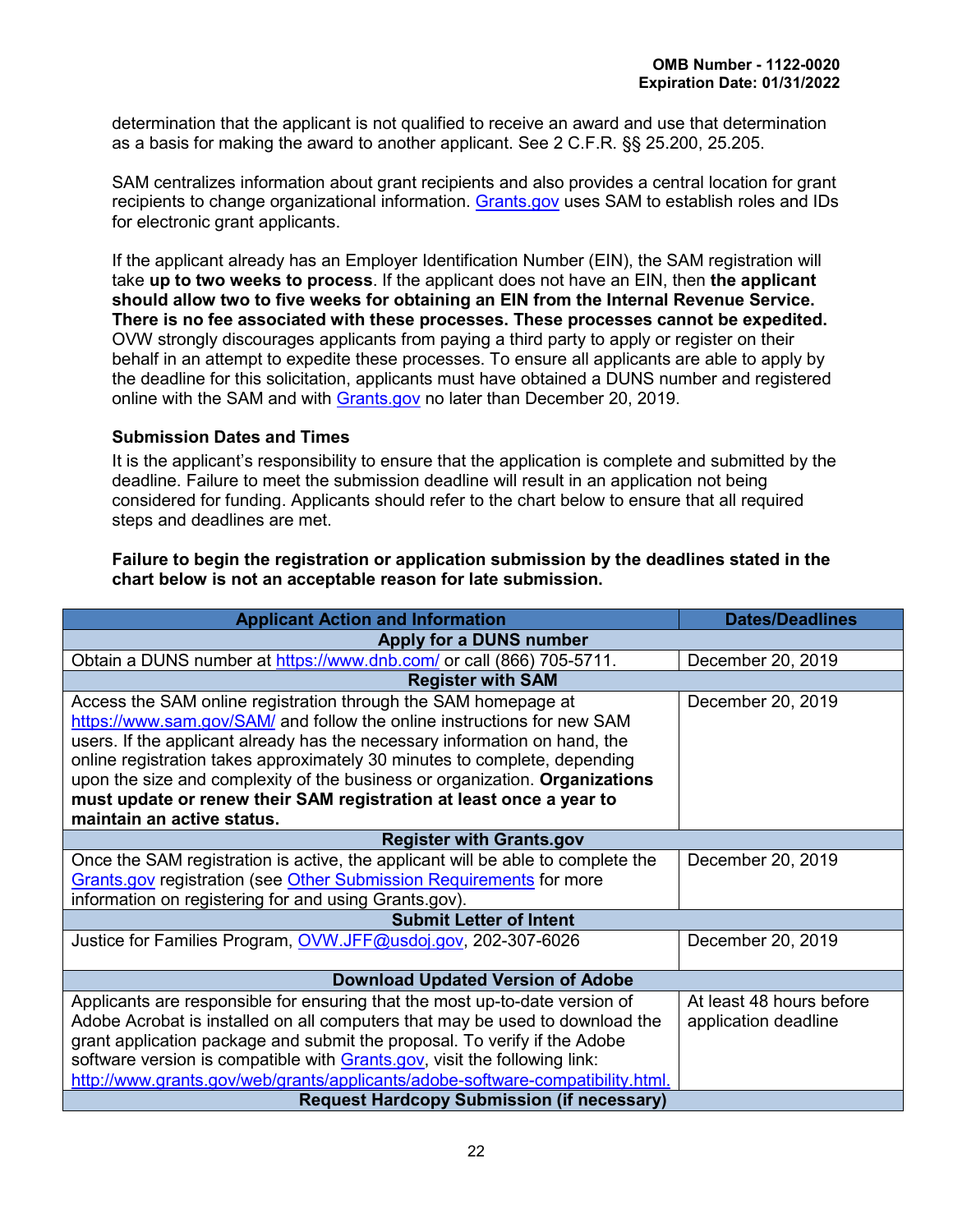| Applicants that cannot submit an application electronically due to lack of<br>internet access must contact the POC at 202-307-6026 or | December 20, 2019           |
|---------------------------------------------------------------------------------------------------------------------------------------|-----------------------------|
| OVW.JFF@usdoj.gov to request permission to submit a hardcopy application.                                                             |                             |
| <b>Begin Application Submission Process</b>                                                                                           |                             |
| Applications must be submitted electronically via Grants.gov.                                                                         | Begin $24 - 48$ hours prior |
|                                                                                                                                       | to the application deadline |
| <b>Confirm Application Receipt</b>                                                                                                    |                             |
| Authorized Organization Representatives (AORs) should closely monitor their                                                           | Submitting the application  |
| email for any notification from Grants.gov about a possible failed submission.                                                        | at least 48 hours before    |
| The AOR is a user role within Grants.gov for a user who is authorized to                                                              | January 22, 2020 will       |
| submit applications on behalf of the organization.                                                                                    | enable the applicant to     |
|                                                                                                                                       | receive notice of a failed  |
| The AOR should receive a minimum of two emails from Grants.gov. One will                                                              | submission and provide an   |
| confirm receipt of the application package. The other will contain either a                                                           | opportunity to correct the  |
| notice that the application was successfully submitted or a notice that there                                                         | error before the deadline   |
| was an error with the application submission.                                                                                         |                             |
|                                                                                                                                       |                             |
| OVW does not send out these notifications, nor does OVW receive a copy of                                                             |                             |
| these notifications. It is the applicant's responsibility to notify OVW of any                                                        |                             |
| problems with the application submission process.                                                                                     |                             |

# <span id="page-26-0"></span>**OVW Policy on Late Submissions**

Applications submitted after **11:59 p.m. E.T.** on **January 22, 2020** will not be considered for funding, unless the applicant receives OVW permission to submit a late application. In limited circumstances, OVW will approve a request to submit an application after the due date. The charts below provide a description of the circumstances under which OVW will consider such requests. Approval of a late submission request is not an indication of the application's final disposition. Applications approved for late submission are still subject to all of the review process and criteria described in this solicitation.

To ensure fairness for all applicants, OVW requires that applicants requesting late submission adhere to the following:

| <b>Issue</b>                                    | <b>Applicant Action</b>                                                                                                                                                                                                                                                                                                                                                                                                                                                                                                                              | <b>OVW Policy</b>                                                                                                                                                                                               |
|-------------------------------------------------|------------------------------------------------------------------------------------------------------------------------------------------------------------------------------------------------------------------------------------------------------------------------------------------------------------------------------------------------------------------------------------------------------------------------------------------------------------------------------------------------------------------------------------------------------|-----------------------------------------------------------------------------------------------------------------------------------------------------------------------------------------------------------------|
| Issue with SAM or<br>Grants.gov<br>Registration | Register and/or confirm existing registration at<br>least three weeks prior to the application due<br>date to ensure that the individual who will be<br>submitting the application has SAM and<br>Grants.gov access and is the person registered<br>to submit on behalf of the applicant.<br>2. Maintain documentation of when registration<br>began, any issues related to registration, and all<br>communication with technical support.<br>Notify OVW as soon as the applicant becomes<br>3.<br>aware of a problem with registration but no later | Failure to begin the<br><b>SAM or Grants.gov</b><br>registration process in<br>sufficient time (i.e., by<br>the date identified in<br>this solicitation) is not<br>an acceptable reason<br>for late submission. |
|                                                 | than 14 days before the application due date.                                                                                                                                                                                                                                                                                                                                                                                                                                                                                                        |                                                                                                                                                                                                                 |

# **Experiencing Technical Difficulties Beyond the Applicant's Reasonable Control**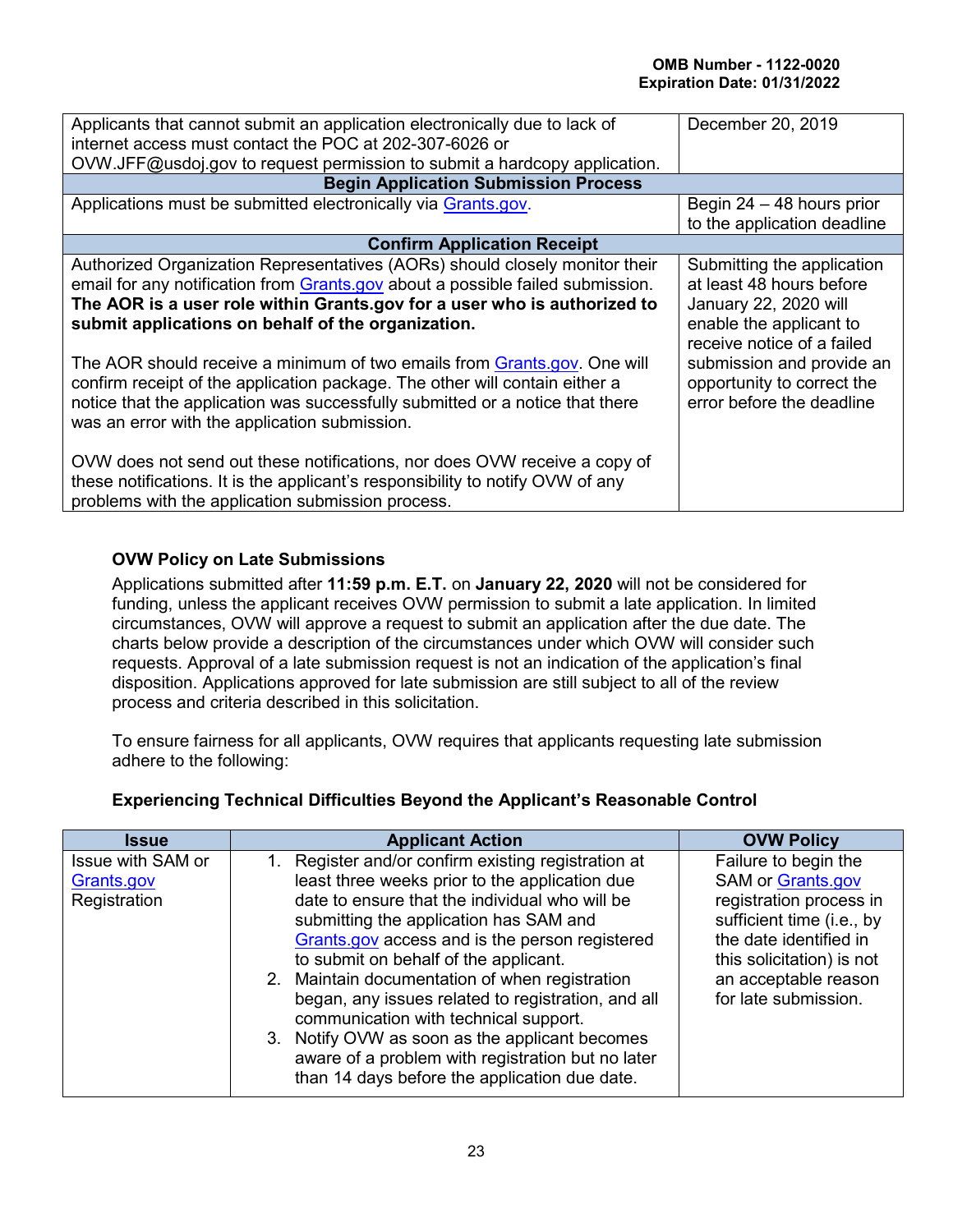| <b>Issue</b>                                                                                                       | <b>Applicant Action</b>                                                                                                                                                                                                                                                                                                                                                                                                                                                                                                                                                                                                                                                                                                                                                                                                                                                                                                                                                                                                                                                                                                                                                                                              | <b>OVW Policy</b>                                                                                                                                                                                                                                                                                                                                                                                                                                                                                                                                                                                                                                                                                                                                                                                                                    |
|--------------------------------------------------------------------------------------------------------------------|----------------------------------------------------------------------------------------------------------------------------------------------------------------------------------------------------------------------------------------------------------------------------------------------------------------------------------------------------------------------------------------------------------------------------------------------------------------------------------------------------------------------------------------------------------------------------------------------------------------------------------------------------------------------------------------------------------------------------------------------------------------------------------------------------------------------------------------------------------------------------------------------------------------------------------------------------------------------------------------------------------------------------------------------------------------------------------------------------------------------------------------------------------------------------------------------------------------------|--------------------------------------------------------------------------------------------------------------------------------------------------------------------------------------------------------------------------------------------------------------------------------------------------------------------------------------------------------------------------------------------------------------------------------------------------------------------------------------------------------------------------------------------------------------------------------------------------------------------------------------------------------------------------------------------------------------------------------------------------------------------------------------------------------------------------------------|
| Unforeseeable<br><b>Technical</b><br><b>Difficulties During</b><br>the Application<br>Submission<br><b>Process</b> | 1. Contact Grants.gov for technical support at<br>least 24 hours prior to the application deadline.<br>Maintain documentation of all communication<br>2.<br>with Grants.gov support.<br>3. Prior to the application deadline, contact the<br>POC for this program, via email at<br>OVW.JFF@usdoj.gov indicating that the<br>applicant is experiencing technical difficulties<br>and would like permission to submit a late<br>application. The email must include the<br>following:<br>A detailed description of the difficulty that<br>the applicant is experiencing.<br>The contact information (name, telephone,<br>$\bullet$<br>and email) for the individual making the<br>late submission request.<br>The complete application packet (Project<br>$\bullet$<br>Narrative, Budget and Budget Narrative,<br>MOU and/or Letters of Commitment, and<br>applicable Certification Letters).<br>4. Within 24 hours after the application deadline,<br>the applicant must email the POC for this<br>program at OVW.JFF@usdoj.gov the following<br>information:<br>Applicant's DUNS number.<br>$\bullet$<br><b>Grants.gov Applicant Support Line tracking</b><br>$\bullet$<br>numbers.<br>Other relevant documentation. | Common foreseeable<br>technical difficulties for which<br>OVW will not approve a late<br>submission request include:<br>a. Using an outdated<br>version of Adobe<br>Acrobat.<br>b. Attachment rejection.<br>(To ensure that<br>attachments are not<br>rejected, attachment<br>names should only<br>include allowable<br>characters. See<br>"Other Submission<br>Requirements").<br>Through Grants.gov, OVW<br>can confirm when submission<br>began. Applicants that start<br>the submission process less<br>than 24 hours before the<br>deadline will not be<br>considered for late<br>submission. By beginning the<br>application submission<br>process 24-48 hours before<br>the deadline, applicants<br>should have sufficient time to<br>receive notice of problems<br>with their submissions and<br>make necessary corrections. |

| 1. Contact the POC for this program at<br>Severe Inclement                                                                                                                                                                                                                                                                                                                                                                                                                                                                                                                                                                                                                                                                                                        | <b>OVW Policy</b>                                  |
|-------------------------------------------------------------------------------------------------------------------------------------------------------------------------------------------------------------------------------------------------------------------------------------------------------------------------------------------------------------------------------------------------------------------------------------------------------------------------------------------------------------------------------------------------------------------------------------------------------------------------------------------------------------------------------------------------------------------------------------------------------------------|----------------------------------------------------|
| OVW.JFF@usdoj.gov as soon as the<br><b>Weather of Natural</b><br>resulting from severe<br>applicant is aware of severe weather or a<br><b>Disaster</b><br>inclement weather or a<br>natural or manmade disaster that may impede<br>the submission of an application by the<br>natural disaster.<br>deadline. The email should include a detailed<br>description of the weather event or natural or<br>manmade disaster. A detailed description<br>includes when the event occurred, or is likely<br>to occur, the impacted area, and the specific<br>impact on the applicant and/or partners' ability<br>to submit the application by the deadline (e.g.,<br>without power for "x" days, office closed for "x"<br>days). If the application is complete and ready | OVW may not be able to<br>accommodate all requests |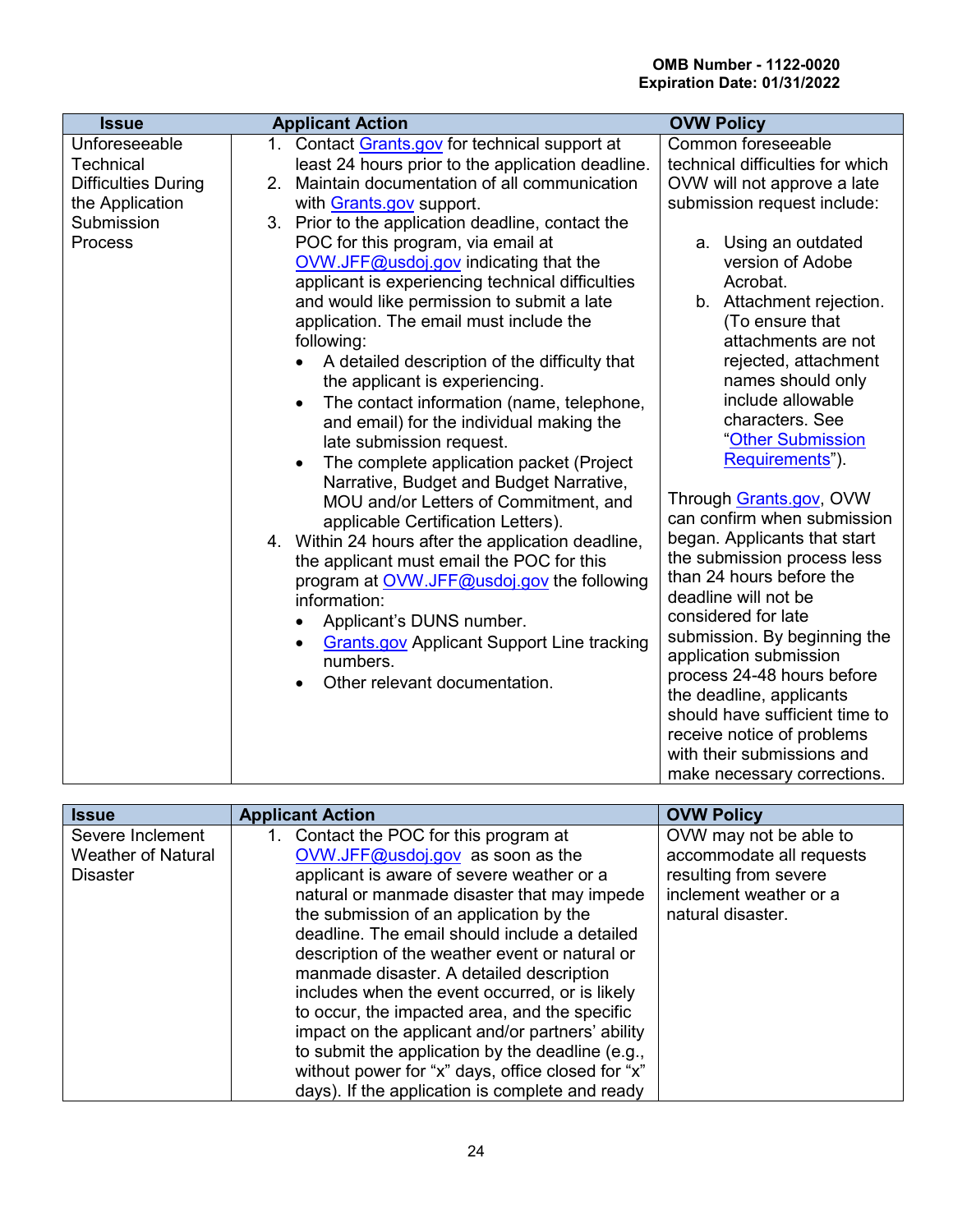| for submission at the time the applicant<br>notifies the POC, it should be included with the<br>email.<br>2. Applicants impacted by severe weather or a<br>natural or manmade disaster occurring on the<br>deadline must contact OVW within 48 hours<br>after the due date or as soon as |
|------------------------------------------------------------------------------------------------------------------------------------------------------------------------------------------------------------------------------------------------------------------------------------------|
| communications are restored.                                                                                                                                                                                                                                                             |

Submission of the required documents to the POC is not an approval of a late application submission request. OVW will review the information provided, consider the request, and inform the applicant of its decision within 30 days of the request.

# <span id="page-28-0"></span>**Funding Restrictions**

The following information is provided to allow applicants to develop an application and budget consistent with program requirements.

#### Unallowable Costs

The costs associated with the activities listed below are unallowable and must not be included in applicants' budgets:

- 1. Lobbying except with explicit statutory authorization.
- 2. Fundraising.
- 3. Purchase of real property.
- 4. Physical modifications to buildings, including minor renovations (such as painting or carpeting) without prior approval by OVW through the submission of a detailed Grant Adjustment Notice.
- 5. Construction.

#### Food and Beverage/Costs for Refreshments and Meals

Generally, food and beverage costs are **not** allowable. OVW may approve the use of grant funds to provide a working meal at a meeting, conference, training, or other event, if one of the following applies:

- 1. The location of the event is not in close proximity to food establishments, despite efforts to secure a location near reasonably priced and accessible commercial food establishments.
- 2. Not serving food will significantly lengthen the day or necessitate extending the meeting to achieve meeting outcomes.
- 3. A special presentation at a conference requires a plenary address where there is no other time for food to be obtained.
- 4. Other extenuating circumstances necessitate the provision of food.

Justification for an exception listed above must be included in the applicant's budget narrative, and grantees may only use funds to purchase food and/or beverages if OVW approves the specific expenditures in advance. For additional information on restrictions on food and beverage expenditures go to [https://www.justice.gov/ovw/conference-planning.](https://www.justice.gov/ovw/conference-planning)

#### Conference Planning and Expenditure Limitations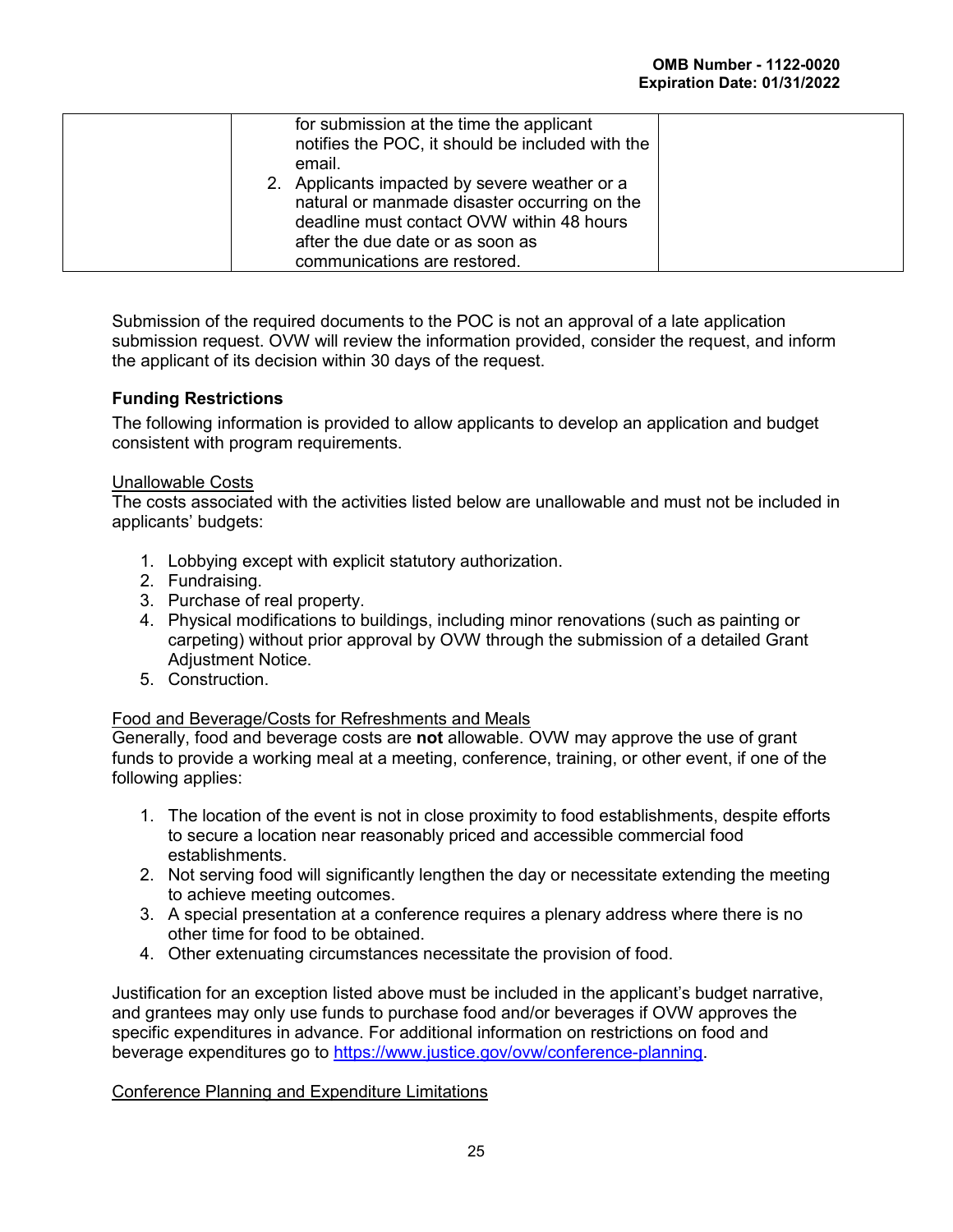Applicants' budgets must be consistent with all requirements (including specific cost limits and prior approval and reporting requirements, where applicable) governing the use of federal funds for expenses related to conferences (which is defined to include meetings, retreats, seminars, symposiums, training, and other similar events), and costs of attendance at such events. Information on conference planning, minimization of costs, and conference reporting is available at [https://www.justice.gov/ovw/conference-planning.](https://www.justice.gov/ovw/conference-planning) This includes requirements pertaining to:

- 1. Cost of Logistical Conference Planning.
- 2. Cost of Programmatic Conference Planning.
- 3. Conference Space and Audio-Visual Equipment and Services.
- 4. Prohibition on Trinkets at Conferences.
- 5. Prohibition on Entertainment at Conferences.
- 6. Food and Beverages at Conferences.
- 7. Prior Approval Required Before Entering Into Contracts or Expending Funds for Conferences.
- 8. Conference Reporting.

#### Research and Assessments

Grantees under this program are prohibited from using OVW funds to conduct research, which is defined in 28 C.F.R. § 46.102 as a systematic investigation designed to develop or contribute to generalizable knowledge. Surveys and focus groups, depending on their design and purpose, may constitute research and therefore be out of scope.

However, grantees may use funds (up to two percent of the award) to assess their work for internal improvement purposes only, such as by convening a listening session to identify service gaps in the community, or surveying training participants about the quality of training content and delivery. Applicants considering such assessments must refer to the OVW research decision tree in the Solicitation Companion Guide to ensure that the activity does not qualify as human subjects research. The [Solicitation Companion Guide](https://www.justice.gov/ovw/resources-applicants) also provides additional information on federal requirements related to research, assessments, and surveys.

#### Pre-Agreement Cost Approval

OVW generally does not allow pre-award costs. Costs incurred prior to the start date of the award may not be charged to the project unless the recipient receives prior approval from OVW. See the [DOJ Financial Guide](https://www.justice.gov/ovw/file/1030311/download) for more information on pre-award costs.

# <span id="page-29-0"></span>**Other Submission Requirements**

As discussed in the [Submission Dates and Times](#page-26-0) section above, applications must be submitted electronically via [Grants.gov.](http://www.grants.gov/) Applicants that are unable to submit electronically must follow the instructions in that section.

After applicants obtain their DUNS number and register with SAM, they can begin the [Grants.gov](file://gsd-nas-tcs01/home/agaston/A.Gaston/Program/2020/JFF/Grants.gov) registration process. The applying organization must complete the [Grants.gov](http://www.grants.gov/) registration process prior to beginning an application for a federal grant. The E-Business Point of Contact (E-Biz POC) must register the applicant organization with [Grants.gov.](http://www.grants.gov/) The E-Biz POC oversees the applicant's Grants.gov transactions and assigns the AOR. The AOR submits the application to [Grants.gov](http://www.grants.gov/) and must register with Grants.gov as well. In some cases the E-Biz POC is also the AOR for the applicant. Complete instructions can be found at [Grants.gov.](http://www.grants.gov/)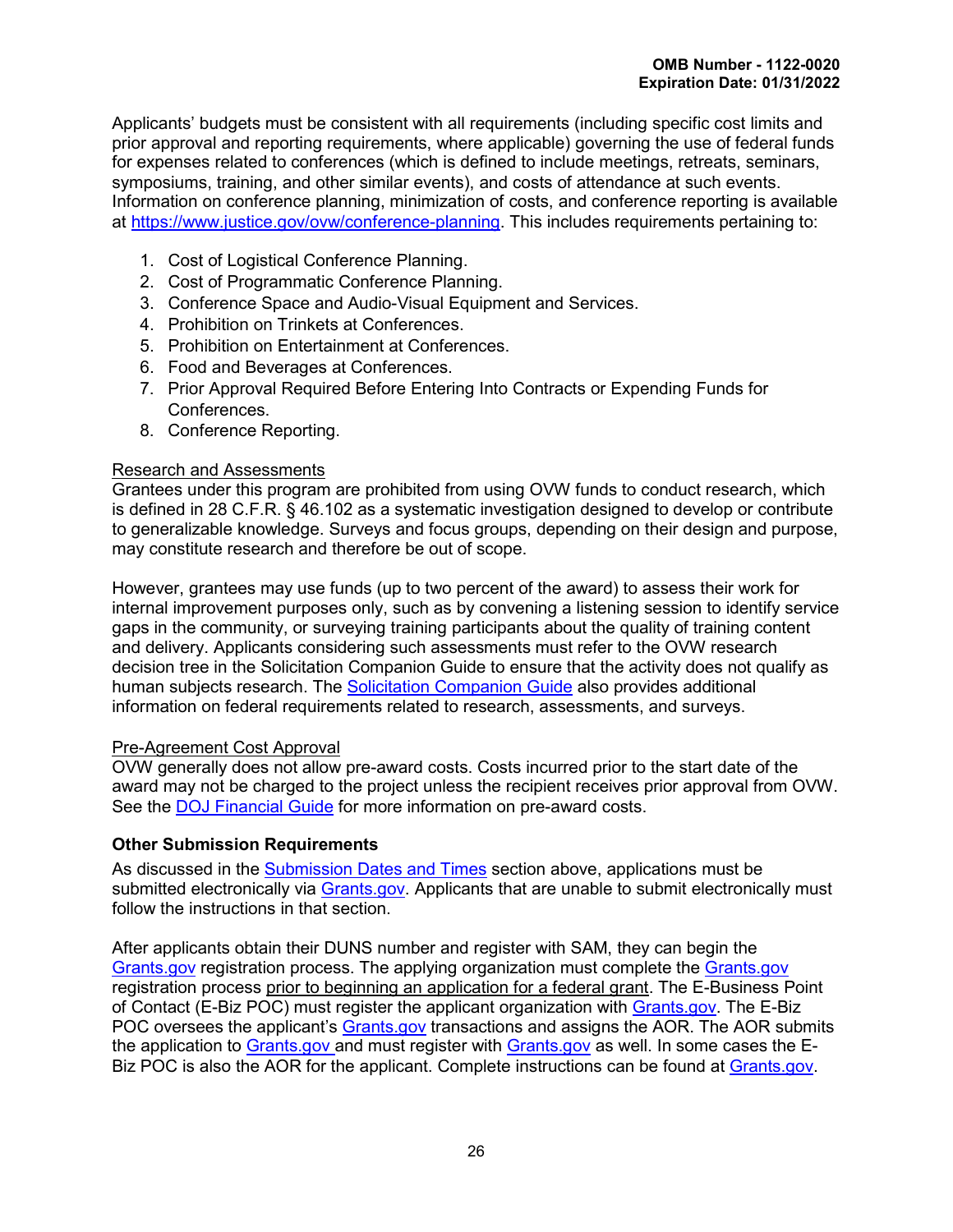**This registration process generally takes between three and five business days and may take as long as four weeks if all steps are not completed in a timely manner. The application process can move forward once the applicant successfully registers with**  [Grants.gov](http://www.grants.gov/)**.** Grants.gov is not the Office of Justice Programs' (OJP) Grants Management System (GMS). If applicants experience difficulties at any point during this process, they should call [Grants.gov](http://www.grants.gov/) Applicant Support at **1-800-518-4726**.

**Note:** [Grants.gov](http://www.grants.gov/) **limits the use of specific characters in names of attachment files.** Valid file names include only the characters shown in the table below. [Grants.gov](http://www.grants.gov/) is designed to reject any application that includes an attachment(s) with a file name that contains any characters not shown in the table below.

| <b>Characters</b>    | <b>Special Characters</b>                                    |                     |                       |
|----------------------|--------------------------------------------------------------|---------------------|-----------------------|
| Upper case $(A -$    | Parentheses ()                                               | Curly braces $\{\}$ | Square brackets []    |
|                      |                                                              |                     |                       |
| Lower case $(a - z)$ | Ampersand (&)                                                | Tilde $(\sim)$      | Exclamation point (!) |
| Numbers (0-9)        | Comma (                                                      | Semicolon (; )      | Apostrophe ('         |
| Underscore           | At sign $(Q)$                                                | Number sign (#)     | Dollar sign (\$)      |
| Hyphen (<br>$\sim$   | Percent sign (%)                                             | Plus sign $(+)$     | Equal sign $(=)$      |
| Space                | When using the ampersand (&) in XML, applicants must use the |                     |                       |
| Period (.)           | "&" format.                                                  |                     |                       |

#### **Use simple titles for all documents, such as "Project Narrative." Visit the [Grants.gov](http://www.grants.gov/) website to review the most up-to-date guidelines about the use of specific characters.**

# <span id="page-30-0"></span>**Submitting a Grant Application**

In 2017, Grants.gov updated its application tool. The legacy PDF application package was phased out and retired as of December 31, 2017. Grants.gov Workspace is now the standard application method for applying for grants. Applicants should familiarize themselves with the Workspace format. For complete information and instructions on using Workspace (and other changes), go to the Workspace Overview page at

[https://www.grants.gov/web/grants/applicants/workspace-overview.html.](https://www.grants.gov/web/grants/applicants/workspace-overview.html)

The [Grants.gov](http://www.grants.gov/) Applicant Support Line can be reached at 1-800-518-4726 and is available 24/7, except federal holidays.

# <span id="page-30-1"></span>*E. Application Review Information*

# <span id="page-30-2"></span>**Criteria**

Applications will be scored based on the degree to which the application responds to each section and addresses each element in the section. Furthermore, applications will be scored based upon the quality of the response, capacity of the applicant and any partners, and the level of detail provided. Each element **must** be addressed in the section in which it is requested. Points may be deducted if the applicant does not include the information in the appropriate section even if it is included elsewhere within the application. Each section will be reviewed as a separate document and will be scored as such. Specifically, for the Justice for Families Program, scoring will be as follows:

1. Summary data sheet: (5) points.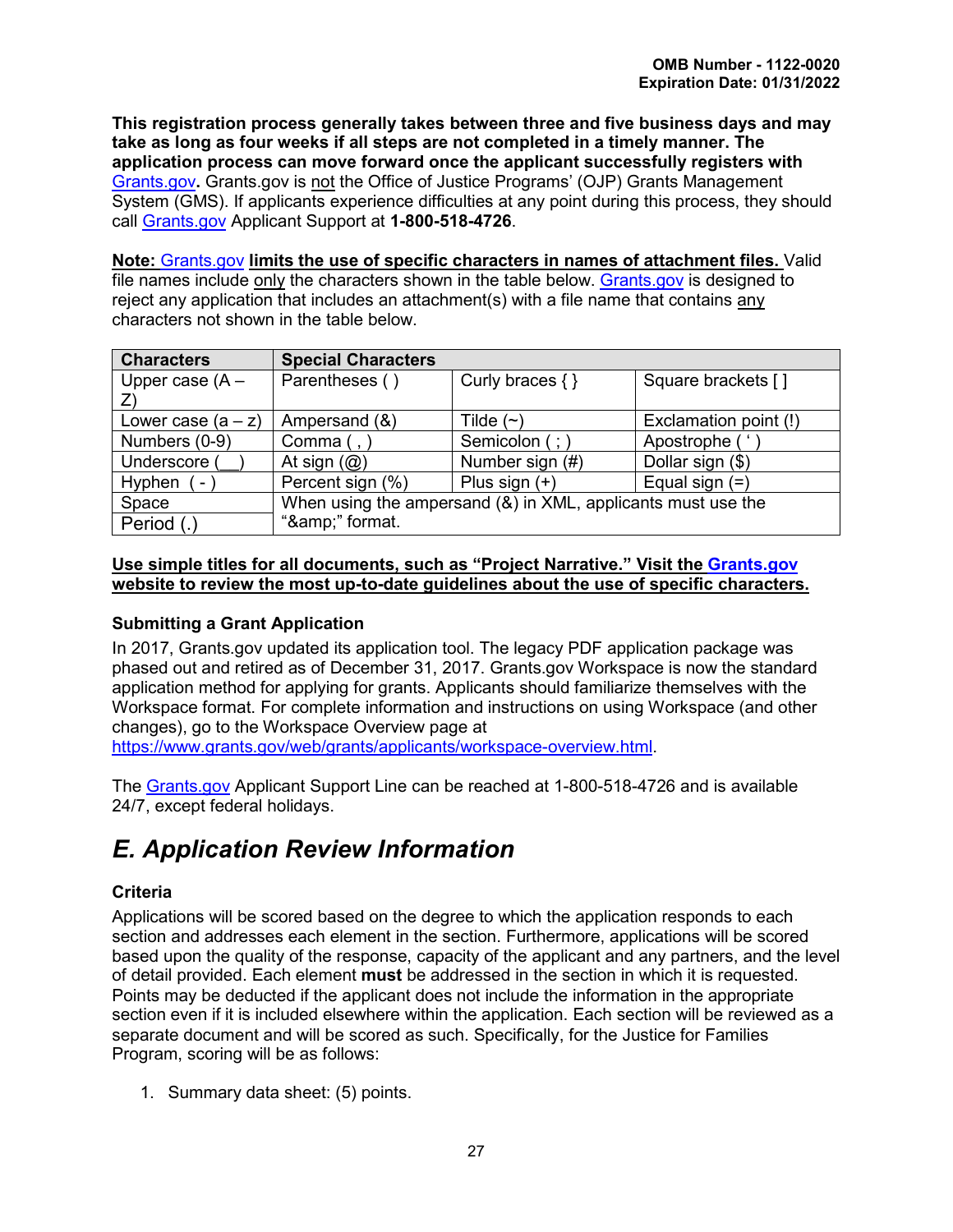- 2. Project narrative: (65) points, of which:
	- A. Purpose of the project: (10) points.
	- B. What will be done: (45) points.
	- C. Who will implement: (10) points.
- 3. Budget detail worksheet and narrative: (15) points.
- 4. MOU (and/or Letters of Commitment in lieu of MOU): (15) points.

Voluntary match or other cost sharing methods will not be considered in the evaluation of the application.

#### <span id="page-31-0"></span>**Review and Selection Process**

Applications will be subject to a peer review and a programmatic review.

#### Peer Review

OVW will subject all eligible, complete, and timely applications to a peer review process that is based on the criteria outlined in this solicitation. OVW may use internal reviewers, external reviewers, or a combination of both.

#### Programmatic Review

All applications that are considered for funding will be subject to a programmatic review. The programmatic review consists of assessing the application for compliance with the program's scope, activities that compromise victim safety, and, if applicable, past performance and priority area review. OVW reserves the right to deduct points from applications for the following reasons:

- 1. Activities that compromise victim safety and recovery and undermine offender accountability (deduct up to 10 points).
- 2. Out-of-scope and unallowable activities (deduct up to 10 points).
- 3. Past performance (deduct up to 25 points).
- 4. Formatting and Technical Requirements (deduct up to 5 points).

An application that is deemed to be substantially out of scope, proposes a substantial number of activities that are unallowable, or proposes activities that pose a significant threat to victim safety or a serious breach of confidentiality will not be considered for funding. **An applicant with considerable past performance issues may receive a deduction in points as described above or be removed from consideration entirely regardless of the application's peer review score.**

As a part of the programmatic review process described above, applicants with current or recently closed OVW awards will be reviewed for past performance and risk based on the elements listed below:

- 1. Demonstrated effectiveness of the current project indicated by timely progress toward meeting project goals and objectives.
- 2. Demonstration that past activities supported with OVW grant funds have been limited to program purpose areas.
- 3. Adherence to all special conditions of existing grant award(s) from OVW.
- 4. Adherence to programmatic and financial reporting requirements, including timely submission of required reports.
- 5. Completion of close-out of prior awards in a timely manner.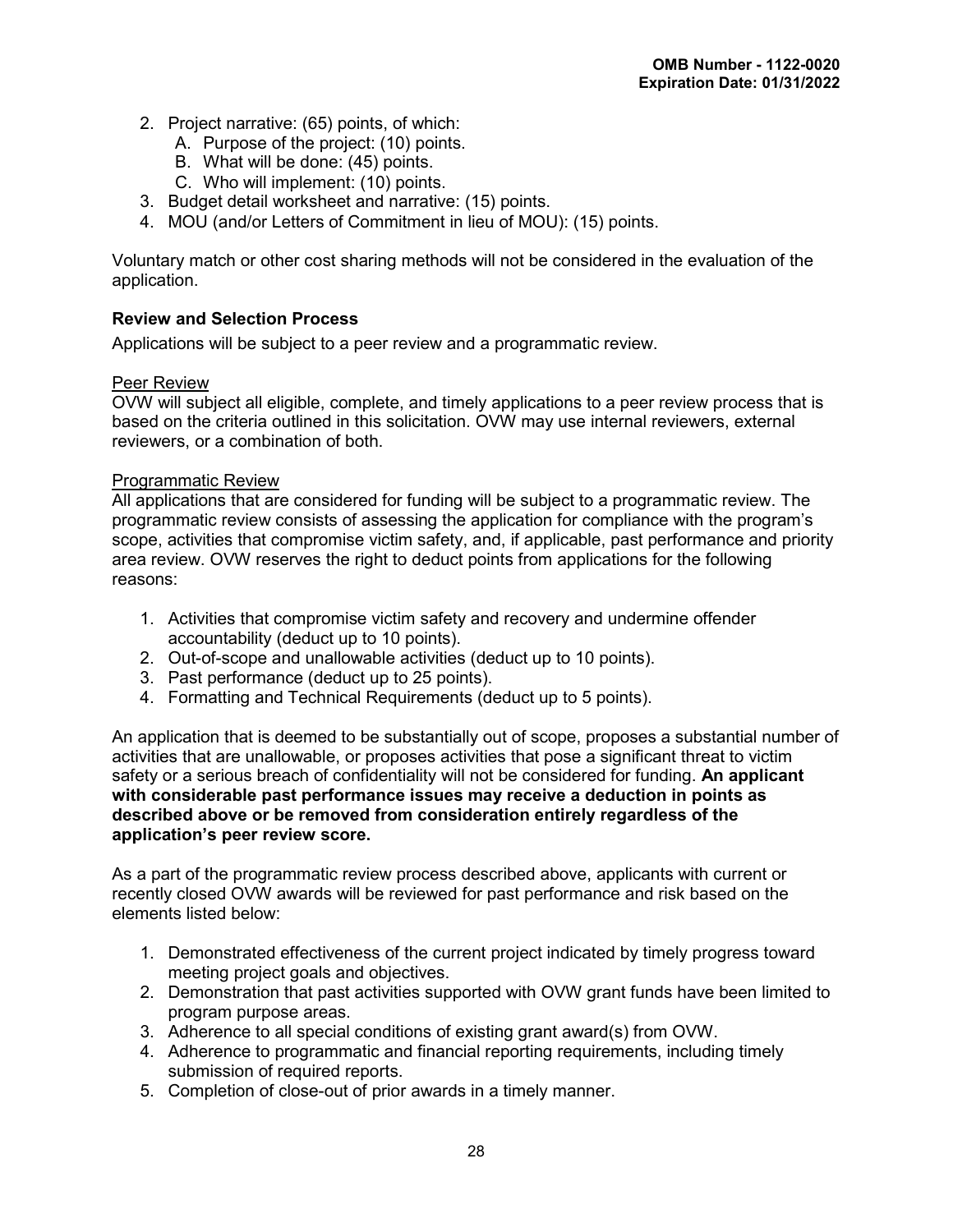- 6. Appropriate use of and active participation in OVW-sponsored workshops and other technical assistance events as required by a special condition of the current or recent award.
- 7. Receipt of financial clearances on all current or recent grants from OVW
- 8. Timely resolution of issues identified in any audit or on-site financial or programmatic monitoring visit.
- 9. Adherence to the Office of Management and Budget single-audit requirement.
- 10. Timely expenditure of grant funds.
- 11. Adherence to the requirements of the [DOJ Financial Guide.](https://www.justice.gov/ovw/file/1030311/download)

Prior to making an award, OVW is required to review and consider any information about applicants included in the designated integrity and performance system accessible through SAM (currently FAPIIS). Applicants may review and comment on information in FAPIIS about themselves that another federal awarding agency has previously entered. OVW will consider the applicant's comments as well as other information available in FAPIIS in making its judgment about the risk posed by making an award to the applicant as described in 2 C.F.R. § 200.205.

Absent explicit statutory authorization or written delegation of authority to the contrary, all final award decisions will be made by the OVW Director, who also may give consideration to factors including, but not limited to, reaching underserved populations, geographic diversity, OVW priorities, past performance, and available funding when making awards. All award decisions are final and not subject to appeal.

# High-Risk Grantees

Based on DOJ's assessment of each grantee with regard to current or previous funding, unresolved audit issues, delinquent programmatic and fiscal reporting, and prior performance, a grantee may be designated "high risk." Awards to high-risk grantees may carry special conditions such as increased monitoring and/or prohibitions on drawing down funds until certain requirements are met. High-risk grantees with substantial or persistent performance or compliance issues, long-standing open audits, or open criminal investigations will likely not receive an additional OVW award until all issues are resolved.

# <span id="page-32-0"></span>**Anticipated Announcement and Federal Award Dates**

It is anticipated that all applicants will be notified of the outcome of their applications by October 1, 2020.

# <span id="page-32-1"></span>*F. Federal Award Administration Information*

# <span id="page-32-2"></span>**Federal Award Notices**

Successful applications will receive OVW award notifications electronically from the OJP Grants Management System (GMS) (not Grants.gov). This award notification will be sent to the individuals listed as the [Authorized Representative](#page-21-0) and the Point of Contact on the SF-424 for the application that was selected for funding and will include instructions on accepting the award. Recipients will be required to log in; accept any outstanding assurances and certifications on the award; designate financial points of contact; and review, sign, and accept the award. The award acceptance process involves physical signature of the award document and terms and conditions by the [Authorized Representative,](#page-21-0) scanning the fully executed award document, and returning the scanned document to OVW via facsimile or email.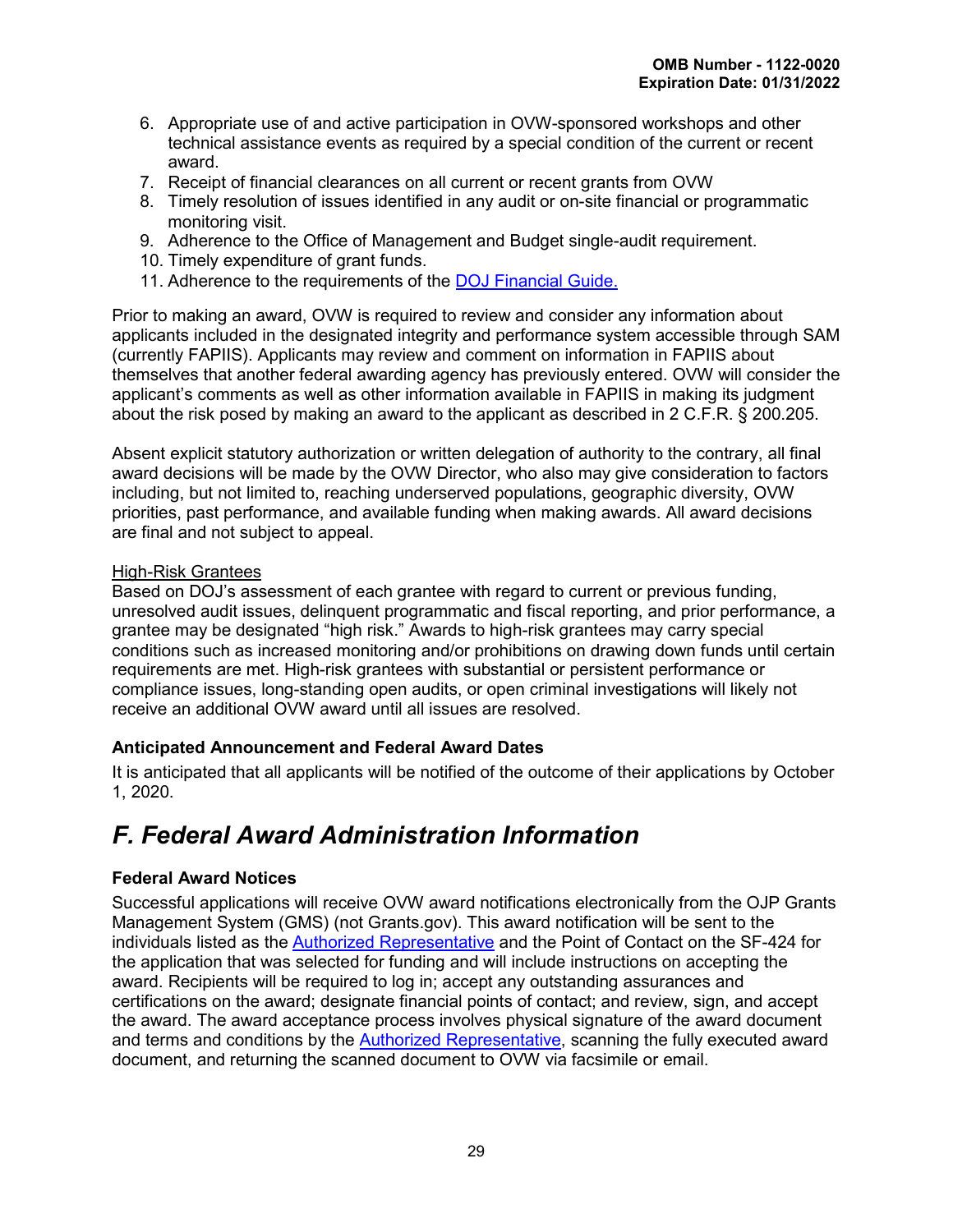# <span id="page-33-0"></span>**Administrative and National Policy Requirements**

#### Information for All Federal Award Recipients

Applicants selected for awards must agree to comply with additional legal, administrative, and national policy requirements. OVW strongly encourages applicants to review the information pertaining to these additional requirements prior to submitting an application. This information can be found in the section of the [Solicitation Companion Guide](https://www.justice.gov/ovw/resources-applicants) entitled "Post-Award Requirements for All Federal Award Recipients."

Terms and conditions for OVW awards are available at [https://www.justice.gov/ovw/award](https://www.justice.gov/ovw/award-conditions)[conditions.](https://www.justice.gov/ovw/award-conditions) These terms are subject to change prior to the issuance of the awards.

#### Violence Against Women Act Non-Discrimination Provision

The Violence Against Women Reauthorization Act prohibits OVW grantees from excluding, denying benefits to, or discriminating against any person on the basis of actual or perceived race, color, religion, national origin, sex, gender identity, sexual orientation, or disability in any program or activity funded in whole or in part by OVW. Additional information on the civil rights obligations of OVW funding recipients can be found in the [Solicitation Companion Guide](https://www.justice.gov/ovw/resources-applicants) under "Civil Rights Compliance."

#### <span id="page-33-5"></span>**Accessibility**

Recipients of OVW funds must comply with applicable federal civil rights laws, which, among other things, prohibit discrimination on the basis of disability and national origin. Compliance with these laws includes taking reasonable steps to ensure that persons with limited English proficiency have meaningful access to recipients' programs and activities and that these programs and activities are readily accessible to individuals with disabilities. More information on these obligations is available in the [Solicitation Companion Guide](https://www.justice.gov/ovw/resources-applicants) under "Civil Rights Compliance."

# <span id="page-33-1"></span>**Reporting**

OVW grantees are required to submit semi-annual progress reports and quarterly Federal Financial Reports (SF-425). Appropriate progress report forms will be provided to all applicants selected for an award. Forms will be submitted electronically via GMS. Future awards and fund drawdowns may be withheld if reports are delinquent.

# <span id="page-33-2"></span>*G. Federal Awarding Agency Contact(s)*

For assistance with the requirements of this solicitation, contact the following: for programmatic questions, contact the POC for this program at 202-307-6026 or [OVW.JFF@usdoj.gov,](mailto:OVW.JFF@usdoj.gov) for financial questions, contact 202-307-6026 or [OVW.GFMD@usdoj.gov,](mailto:OVW.GFMD@usdoj.gov) and for technical support, contact 1-800-518-4726 for Grants.gov Applicant Support Line.

# <span id="page-33-3"></span>*H. Other Information*

# <span id="page-33-4"></span>**Application Checklist**

Applicants must submit a fully executed application to OVW, including all required supporting documentation. Prior to peer review, OVW will not contact applicants for missing items. Additionally, if an applicant plans to submit an application under any other OVW grant program this fiscal year, it is the applicant's responsibility to ensure that only documents pertinent to this solicitation are included with this application. OVW will not redirect documents that are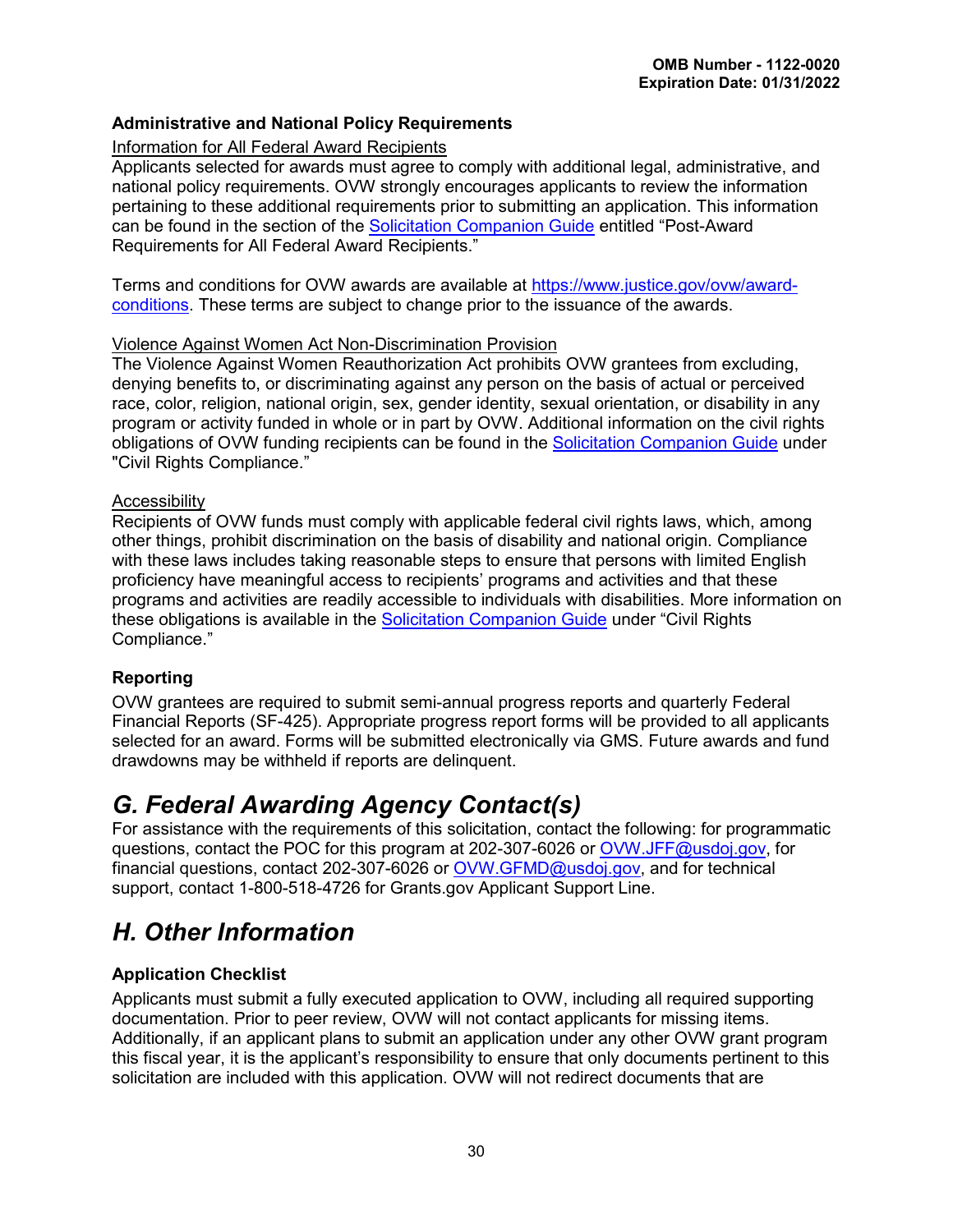inadvertently submitted with the wrong application (e.g., a Rural Program letter submitted with a Transitional Housing Program application will not be transferred to the Rural application).

| <b>Application Document</b>                                                                                                   | Date<br><b>Completed</b> |
|-------------------------------------------------------------------------------------------------------------------------------|--------------------------|
| 1. Letter of Intent                                                                                                           |                          |
| 2.<br><b>Summary Data Sheet</b>                                                                                               |                          |
| <b>Project Narrative:</b><br>3.                                                                                               |                          |
| a) Purpose of the Application                                                                                                 |                          |
| b) What Will Be Done                                                                                                          |                          |
| c) Who Will Implement                                                                                                         |                          |
| <b>Proposal Abstract</b><br>4.                                                                                                |                          |
| <b>Budget Detail Worksheet and Narrative</b><br>5.                                                                            |                          |
| Memorandum of Understanding (MOU) and/or Letters of<br>6.<br><b>Commitment</b>                                                |                          |
| 7. Application for Federal Assistance: SF 424                                                                                 |                          |
| 8. Assurances (SF 424B) and Disclosure of Lobbying                                                                            |                          |
| <b>Activities (SF-LLL)</b>                                                                                                    |                          |
| 9. Applicant Financial Capability Questionnaire (if applicable)                                                               |                          |
| 10. Confidentiality Notice Form                                                                                               |                          |
| 11. Disclosure of Process Related to Executive Compensation                                                                   |                          |
| 12. Pre-Award Risk Assessment                                                                                                 |                          |
| 13. Indirect Cost Rate Agreement (if applicable)                                                                              |                          |
| 14. Letter of Nonsupplanting                                                                                                  |                          |
| 15. Proof of 501(c)(3) Status (Nonprofit Organizations Only)                                                                  |                          |
| 16. Delivery of Legal Assistance Certification Letter (if<br>applicable)                                                      |                          |
| 17. Certification of Eligibility Regarding Mediation or<br><b>Counseling (required for all applicants)</b>                    |                          |
| 18. Certification Letter Demonstrating Safe Operation of                                                                      |                          |
| Supervised Visitation or Safe Exchange (only applicable to                                                                    |                          |
| applicants proposing activities under purpose area 1)                                                                         |                          |
| 19. Certification Letter Regarding Filing and Other Fees (only                                                                |                          |
| applicable to applicants proposing activities under                                                                           |                          |
| purpose area 4 or 5 that are court-based programs)                                                                            |                          |
| 20. Certification Letter Regarding Custody Evaluation and<br><b>Guardian Ad Litem Services (only applicable to applicants</b> |                          |
| proposing activities under purpose area 4 or 5 to support                                                                     |                          |
| custody evaluation and/or guardian ad litem services)                                                                         |                          |
|                                                                                                                               |                          |

#### **Any materials submitted as part of an application may be released pursuant to a request under the Freedom of Information Act.**

# **Public Reporting Burden - Paperwork Reduction Act Notice**

Under the Paperwork Reduction Act, a person is not required to respond to a collection of information unless it displays a currently valid OMB control number. OVW tries to create forms and instructions that are accurate, can be easily understood, and impose the least possible